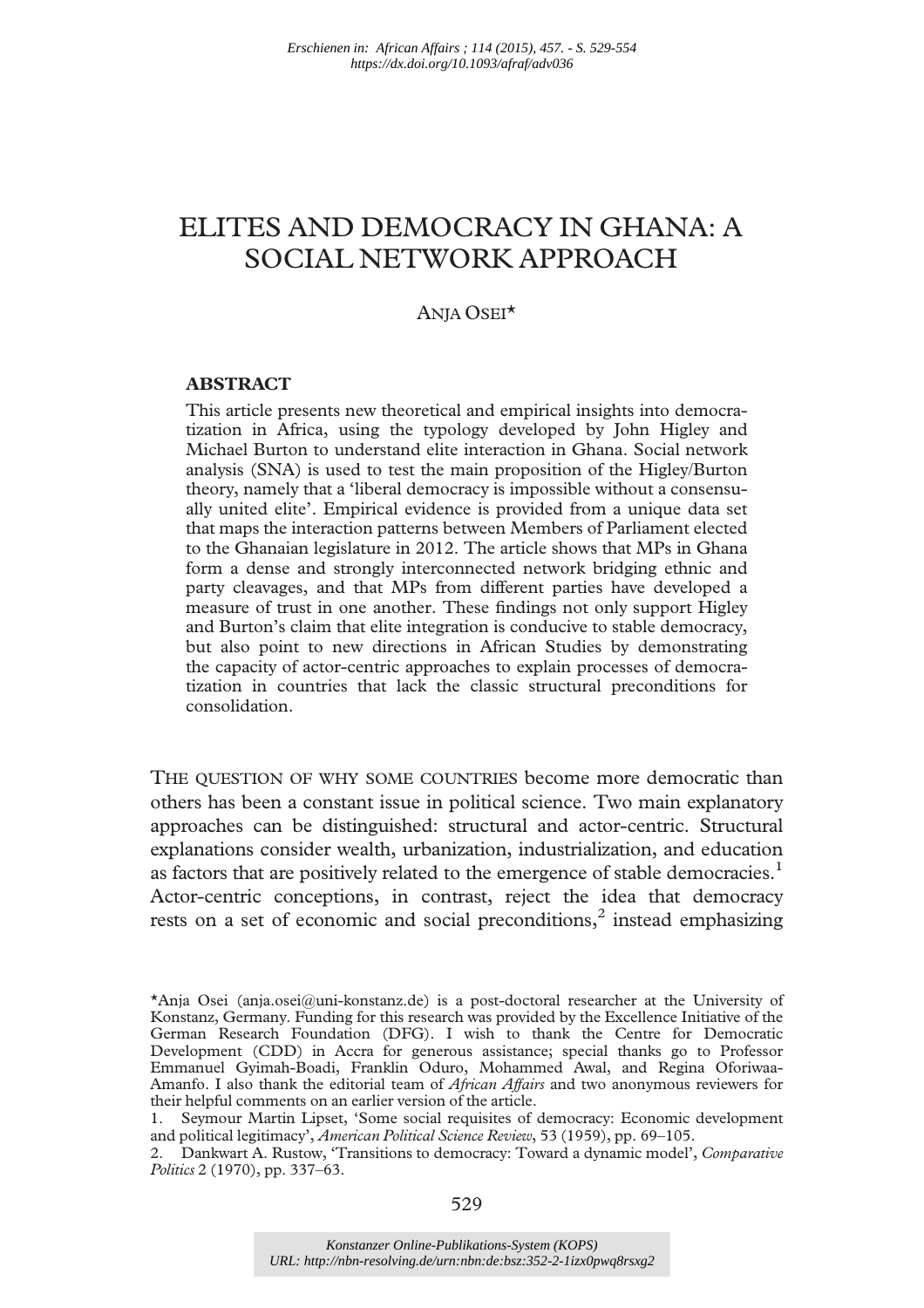processes of elite bargaining and strategic interaction.<sup>3</sup> Initially, the third wave of democratization seemed to support the actor-centric idea that democracy can thrive in all kinds of settings.<sup>4</sup> This was especially evident in Africa, where some of the poorest countries – hitherto referred to as 'unlikely democratizers' 5 – introduced multi-party systems. Michael Bratton and Nicolas van de Walle's analysis of African transitions as processes of strategic interaction between popular protests and elite responses lends further support to the strategic approach.<sup>6</sup>

However, from the mid-1990s onwards, it became clear that not all cases of transition would end up as consolidated democracies. A number of successful democracies exist alongside surviving autocracies and hybrid regimes that are neither fully democratic nor autocratic. A 'new crop of preconditionists' began to refine and extend a set of arguments through which to explain the relationship between socio-economic development and democracy.<sup>7</sup> Various other structural variables were investigated, such as the colonial background of countries, their ethnic and religious composition, political culture, institutions, and the existence of a democratic neighbourhood. Overall, structural factors have proven to have significant explanatory power, but there remains a group of countries whose democratic achievements or non-achievements are not well predicted from structural prerequisites.<sup>8</sup> In these 'deviant cases', actor-centric explanations may contribute in important ways to our understanding of political transitions.<sup>9</sup> Interestingly, Africa hosts an unusually high number of deviant cases. In his worldwide study of the determinants of democratization, Jan Teorell finds ten such cases, six of which are in Africa.<sup>10</sup> Similarly, three of the five deviant cases described by Renske Dorenspleet and Petr Kopecký are African countries, as are seven of the twelve deviant cases Michael Seeberg cites. $^{11}$ 

Thus there is good reason to take a fresh look at actor-centric explanations and specifically the role of elites, which in this article will refer to

8. Renske Doorenspleet and Petr Kopecký, 'Against the odds: Deviant cases of democratization', *Democratization* 15 (2008), pp. 697–713.

9. Doorenspleet and Kopecký, 'Against the odds', p. 710; see also Jan Teorell, *Determinants of democratization: Explaining regime change in the world, 1972*–*2006* (Cambridge University Press, Cambridge, 2010).

10. Teorell, *Determinants of democratization*.

11. Doorenspleet and Kopecký, 'Against the odds'; Michael Seeberg, 'Mapping deviant democracy', *Democratization* 21 (2014), pp. 634–54.

<sup>3.</sup> Guillermo A. O'Donnell and Philippe C. Schmitter, *Transitions from authoritarian rule* (Johns Hopkins University Press, Baltimore, MD, 1986).

<sup>4.</sup> Sheri Berman, 'Lessons from Europe', *Journal of Democracy* 18 (2007), pp. 28–41.

<sup>5.</sup> Larry Diamond, 'The rule of law versus the big man', *Journal of Democracy* 19 (2008), pp. 138–49.

<sup>6.</sup> Michael Bratton and Nicolas van de Walle, 'Popular protest and political reform in Africa', *Comparative Politics* 24 (1992), pp. 419–42; Michael Bratton and Nicolas van de Walle, 'Neopatrimonial regimes and political transitions in Africa', *World Politics*, 46 (1994), pp. 453–89. 7. Berman, 'Lessons from Europe', p. 31.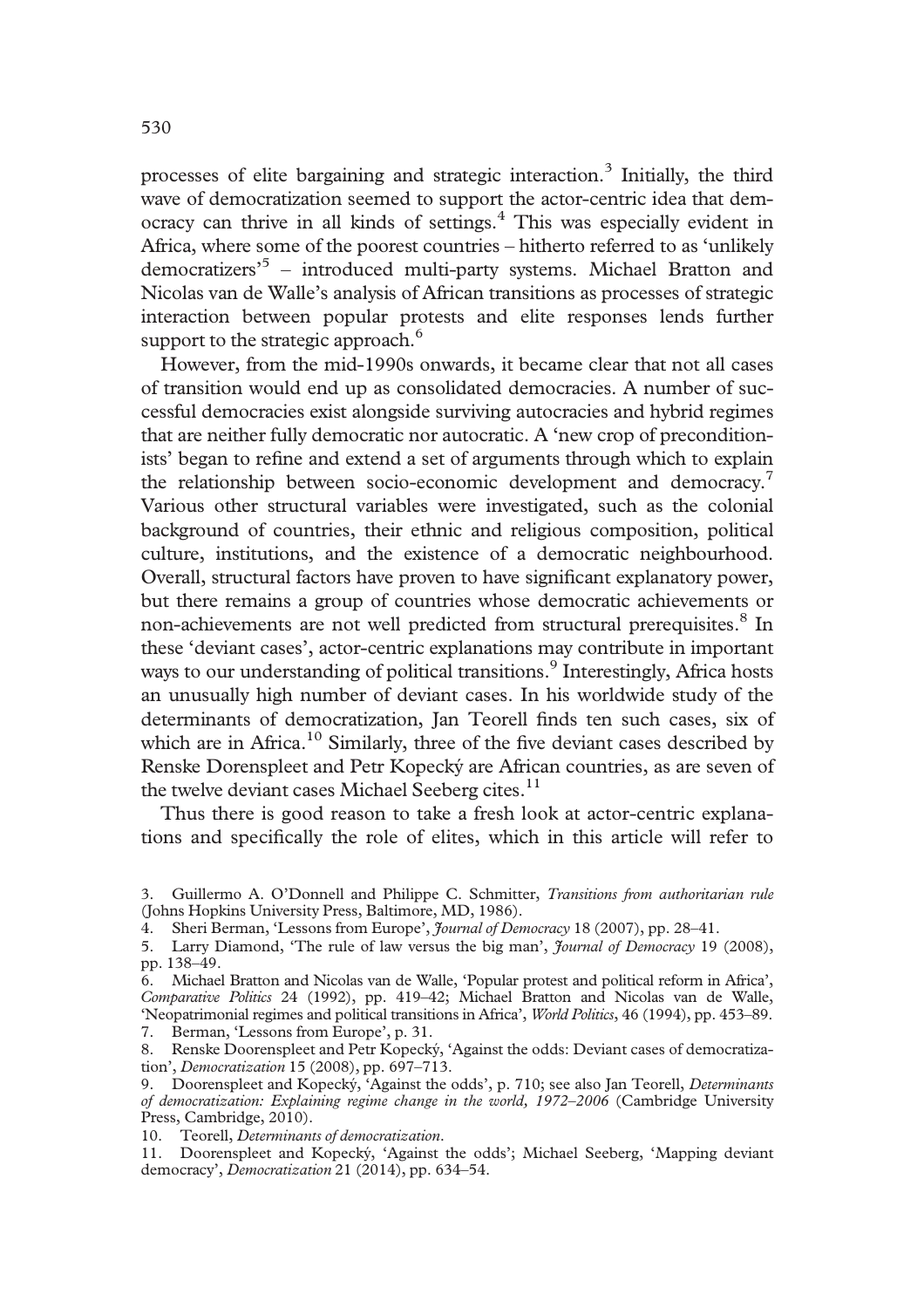political elites, with a focus on MPs. Actor-centric and structural approaches are not mutually exclusive, since structures and human actions are dialectically linked and presuppose each other.<sup>12</sup> However, while structural variables can be tested relatively easily in quantitative studies, the relationship between elites and democracy is much harder to grasp. The aim of the article is twofold. First, it shows the relevance of elite theory to the study of democratization in Africa. Taking the premise that no democracy is possible without a consensually united elite as a starting point, this article presents a first empirical test of the Higley/Burton theory in an African case: Ghana. Second, it demonstrates that a Social Network Analysis (SNA) can be applied fruitfully to the empirical study of elite structures on the continent.

Ghana represents a suitable case for this article because it is clearly a country that has achieved a high quality of democracy in the absence of many of the structural conditions that are said to promote democratic consolidation. Notwithstanding the controversy over how democracy should be measured, few would dispute that Ghana belongs in this category. According to Freedom House, Ghana's quality of democracy has increased continuously over recent decades, and the country is rated as 'free'.<sup>13</sup> At the same time, Ghana was not blessed with a particularly promising starting point: the country is ethnically diverse; has a history of military coups and political instability; and at the start of the multi-party period recorded a low GDP and high unemployment. It is therefore intuitively plausible that an actor-centric approach may be better placed to explain Ghana's democratic consolidation. In this sense, Ghana represents what Harry Eckstein calls a 'crucial case'.<sup>14</sup> Crucial cases are those that 'must closely fit a theory if one is to have confidence in the theory's validity, or, conversely, must not fit'.<sup>15</sup> Ghana is a 'must fit' case: if the proposition that a liberal democracy is impossible without a consensually united elite is valid, then Ghana must reveal precisely the elite structure that the theory predicts.

The article is organized as follows. First, a theoretical section on united and disunited elites introduces the analytical framework and discusses how elite theory can be linked to democratization studies. Based on this foundation, the article argues that democracy requires a profound transformation of elite behaviour towards greater unity. Using SNA, this proposition is tested in the case of Ghana. Empirical evidence comes from a unique data

<sup>12.</sup> Anthony Giddens, *Central problems in social theory: Action, structure and contradiction in social analysis* (Palgrave Macmillan, London, 1979).

<sup>13.</sup> For their evaluation of Ghana, and the methodology that they employ, see <www. freedomhouse.org> (15 July 2015)

<sup>14.</sup> Eckstein, *Regarding politics*, p. 65.

<sup>15.</sup> *Ibid*.; see also John Gerring, 'Is there a (viable) crucial-case method?', *Comparative Political Studies* 40 (2007), pp. 231–53.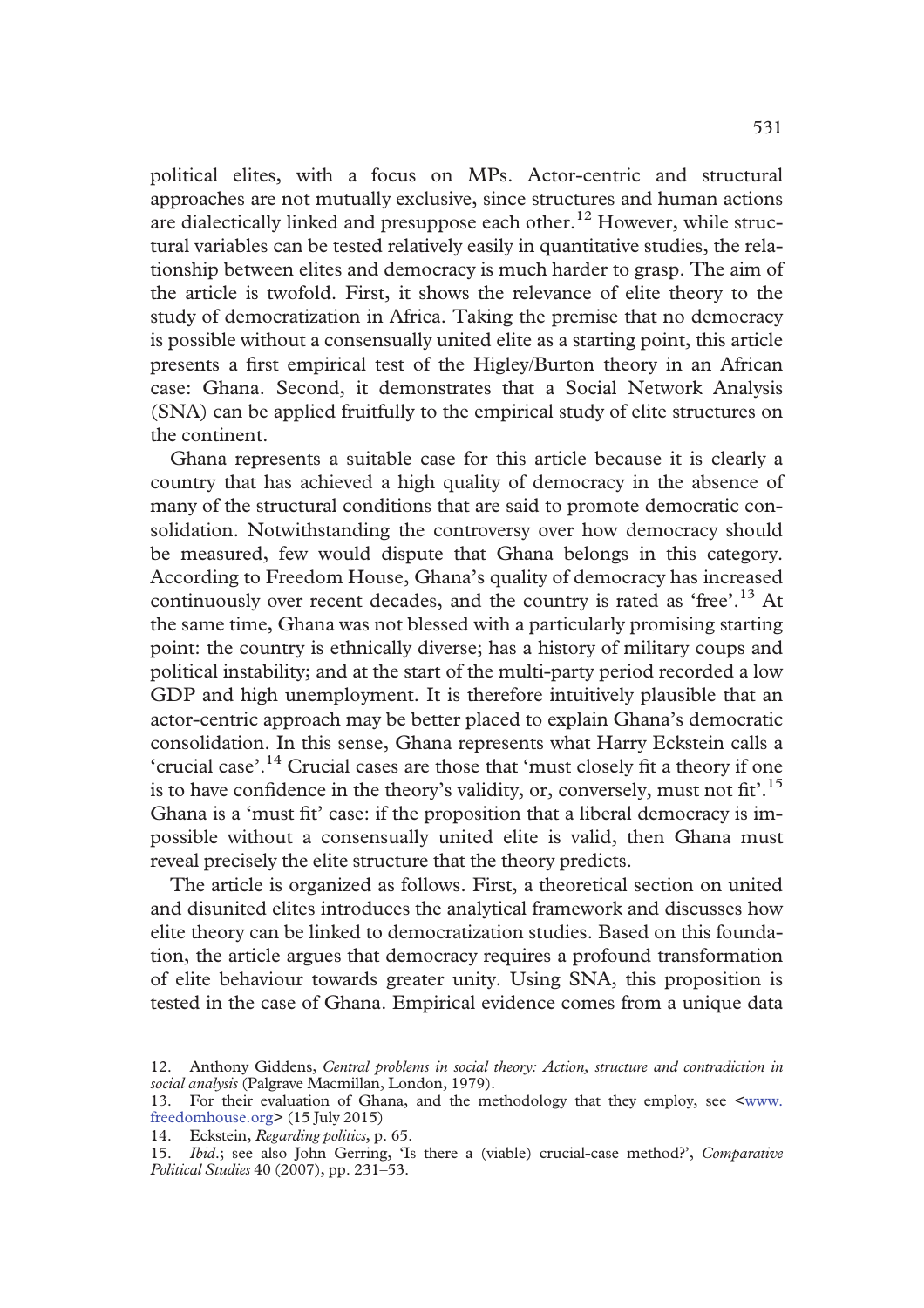set that maps the interaction patterns between MPs elected in 2012. It is found that the network is densely connected, and that there are frequent contacts between MPs of different party affiliation and ethnic origin. These findings provide strong evidence for the Higley/Burton thesis that elite unity promotes democratic consolidation. The concluding section of the article puts the research results into comparative perspective and highlights the causal path of elite transformation in Ghana. Special attention is paid to two important factors: the role of the two-party system in the process of transformation, and the interaction between ethnicity and party loyalties as a stabilizing factor for elite unity.

## *United and disunited elites*

Scholars studying the relationship between regime types and elite structures agree that elite integration fosters stability.<sup>16</sup> Elite integration has two important dimensions: structural integration, which involves the relative inclusiveness of communication networks among elite persons and groups; and values consensus, which involves a general consensus on the rules of the game.<sup>17</sup> On the basis of these dimensions, John Higley and Michael Burton develop a typology of elite structures and corresponding regime types.<sup>18</sup> According to their view, liberal democracy is only possible with a consensually united elite, which is characterized by 'dense and interlocked networks of communication and influence'.<sup>19</sup> Important elites must have access to central decision making, but they must also share basic values and norms of political behaviour, and recognize bargaining as an acceptable mode of operation.<sup>20</sup> The consensus on values does not necessarily refer to specific issues, but rather to the rules of the game – in other words, elites must agree to disagree.<sup>21</sup> Disunited elites, by contrast, are divided by cultural, ethnic, or political cleavages and deeply mistrust each other.<sup>22</sup> Furthermore, they lack a sufficient amount of structural integration because their communication networks do not cross factional boundaries.<sup>23</sup> Regimes with disunited elites

20. *Ibid*, p. 11.

<sup>16.</sup> Robert D. Putnam, *The comparative study of political elites* (Prentice-Hall, Englewood Cliffs, NJ, 1976).

<sup>17.</sup> John Higley and Michael Burton, *Elite foundations of liberal democracy* (Rowman and Littlefield, Lanham, MD, 2006).

<sup>18.</sup> *Ibid.*

<sup>19.</sup> *Ibid.*

<sup>21.</sup> Fredrik Engelstad, 'Democratic elitism: Conflict and consensus', in Heinrich Best and John Higley (eds), *Democratic elitism: New theoretical and comparative perspectives* (Brill, Leiden and Boston, MA, 2010), pp. 61–78.

<sup>22.</sup> Putnam, *The comparative study of political elites*, p. 119.

<sup>23.</sup> Michael Burton, Richard Gunther, and John Higley, 'Introduction', in John Higley and Richard Gunther (eds), *Elites and democratic consolidation in Latin America and southern Europe* (Cambridge University Press, Cambridge, 1992), pp. 1–37.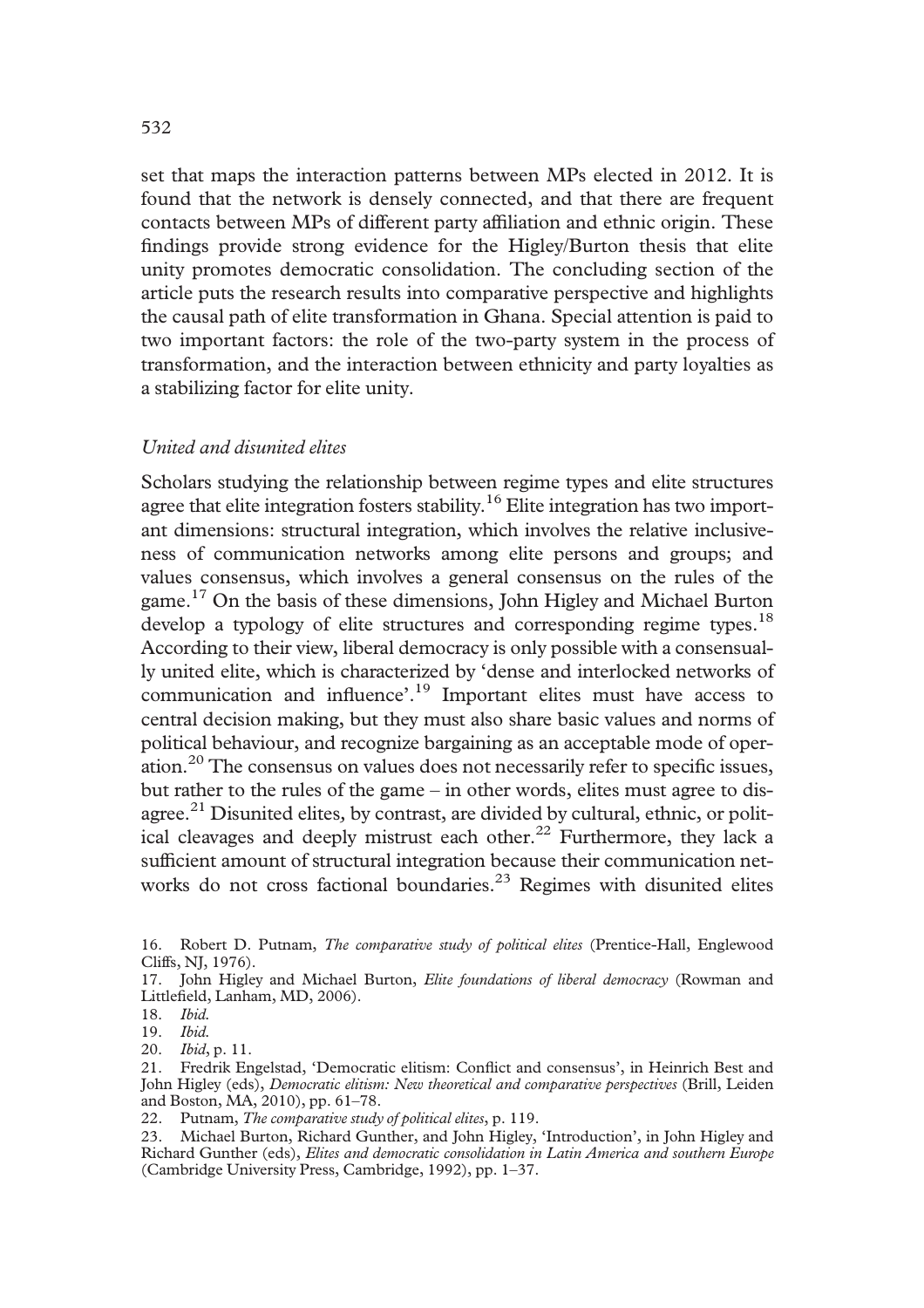tend to be unstable because competing elite factions perceive the existing regime as the vehicle of a dominant elite faction that needs to be toppled by violent means.<sup>24</sup> Any regime change towards democracy will therefore remain temporary unless it is preceded or accompanied by a transformation of elite structures and behaviour.<sup>25</sup>

Elite transformations are, however, relatively rare events.<sup>26</sup> They can take two forms: a sudden settlement of disputes, or a slow convergence toward shared norms of political behaviour. Settlements are most likely to take place after conflicts in which all parties suffered losses, or under the threat of an outbreak of violence. Such initial compromises are no guarantee for the thriving of democracy, but they provide the basis for a subsequent broadening of the scope of elite unity. Settlements can only be successful if they are perceived as legitimate by wide sections of the population. Daniel Levine shows that strong parties were central to this process in the case of Venezuela, because they 'provided elites with sufficient leverage to impose settlements on rank and file members'.<sup>27</sup> Another important aspect is the building of new institutions and procedures for handling conflict.<sup>28</sup> Moreover, many authors emphasize the role of personal interactions, which reduce the probability of intra-elite conflict and help to build mutual trust.<sup>29</sup>

Elections are an important step in the process of elite transformation. Michael Burton *et al.* describe this as follows: first, some of the opposing elite factions realize that they can win elections repeatedly by forming broad electoral coalitions.<sup>30</sup> A series of defeats then convinces hostile or dissident elite factions of the necessity 'to beat the … dominant coalition at its own electoral game'.<sup>31</sup> As a result, they abandon anti-system stances, acknowledge the rules of the game, and become trustworthy competitors.<sup>32</sup> The process of elite transformation is usually completed by the electoral victory of previously dissident elites.<sup>33</sup> The key idea here is that consensually united elites are a precondition for democracy because they are able to manage conflicts by non-violent and institutional means. Their dense and interlocked webs of

<sup>24.</sup> *Ibid*., p. 10.

<sup>25.</sup> John Higley and Michael Burton, 'The elite variable in democratic transitions and breakdowns', *American Sociological Review* 54 (1989), pp. 17–32.

<sup>26.</sup> Higley and Burton, *Elite foundations of liberal democracy*, p. 3.

<sup>27.</sup> Daniel H. Levine, 'Venezuela since 1958: The consolidation of democratic politics', in Juan Linz and Alfred C. Stepan (eds), *The breakdown of democratic regimes: Latin America* (Johns Hopkins University Press, Baltimore, MD, and London, 1978), pp. 82–109.

<sup>28.</sup> *Ibid.,* p. 102.

<sup>29.</sup> Anthony Giddens*, The class structure of the advanced societies* (Hutchinson, London, 1973). See also Putnam, *The comparative study of political elites,* pp. 112 ff.

<sup>30.</sup> Burton, Gunther, and Higley, 'Introduction', p. 24.

<sup>31.</sup> *Ibid.*

<sup>32.</sup> *Ibid.*

<sup>33.</sup> *Ibid*.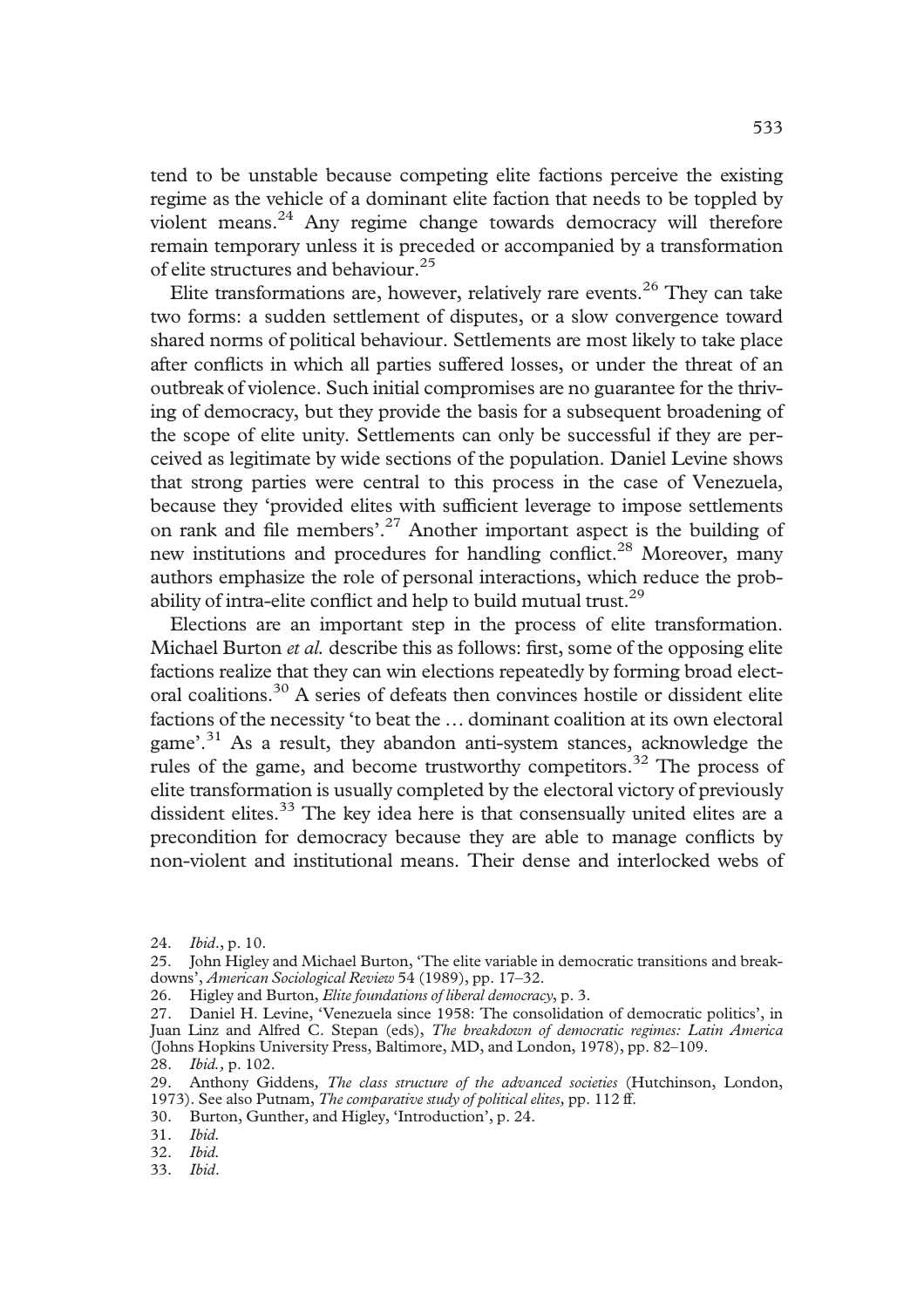communication give elites mutual security even after missteps and during political crises.<sup>34</sup>

Empirical research on elite structures and behaviour has greatly benefited from the SNA approach, which allows researchers to map social structures and examine relationships between actors.<sup>35</sup> The method can be applied fruitfully to the Higley/Burton theory, because the authors make clear statements about the relationship between elite structures and regimes. As stated above, consensually united elites are connected by dense and interlocked networks; in other words, their networks have a high degree of cohesion. Cohesive elite networks are important for democracies because they allow information and other resources to flow fast and reach a great number of people. It is further assumed that important elites have access to each other and to central decision making.<sup>36</sup> If this requirement is to be fulfilled, the structure of the network must be such that no single actor or faction is able to control the flow of resources, which in turn makes possible the 'politics as bargaining' that Higley and Burton emphasize. A decentralized elite network is therefore a prerequisite for democracy. In authoritarian regimes, by contrast, a star-like network would be expected, in which the most central actor – usually the leader – controls the flow of information and all other resources.

Using SNA, empirical evidence of consensually united elites has been found in Western democracies such as Australia, West Germany, and the US. $37$  In all three countries, a densely connected network structure exists.  $38$ The few studies of disunited elites have revealed an absence of personal contacts between the main factions, $39$  and studies on authoritarian regimes found network structures that are strongly centralized around the leadership.<sup>40</sup>

Can these ideas be applied to African countries? In Higley and Burton's book, African cases are mentioned but not elaborated on at length. The theory has attracted little attention in African Studies, where elite politics have been discussed mainly in connection with the phenomenon of neopatrimonialism. In neo-patrimonial states, a system of formal rules coexists

<sup>34.</sup> Higley and Burton, *Elite foundations of liberal democracy,* p. 12.

<sup>35.</sup> Ursula Hoffmann-Lange, 'Methods of elite research', in Russell J. Dalton and Hans-Dieter Klingemann (eds), *The Oxford handbook of political behaviour* (Oxford University Press, Oxford, 2007); David Knoke, 'Networks of elite structure and decision making', *Sociological Methods and Research* 22 (1993), pp. 23–45.

<sup>36.</sup> John Higley, Ursula Hoffmann-Lange, Charles Kadushin, and Gwen Moore, 'Elite integration in stable democracies: A reconsideration', *European Sociological Review* 7 (1991), pp. 35–53.

<sup>37.</sup> Gwen Moore, 'The structure of a national elite network', *American Sociological Review* 44 (1979), pp. 673–92; Higley *et al.*, 'Elite integration in stable democracies'.

<sup>38.</sup> *Ibid.*

<sup>39.</sup> Higley and Burton, 'The elite variable in democratic transitions', p. 19.

<sup>40.</sup> Higley and Burton, *Elite foundations of liberal democracy,* p. 10.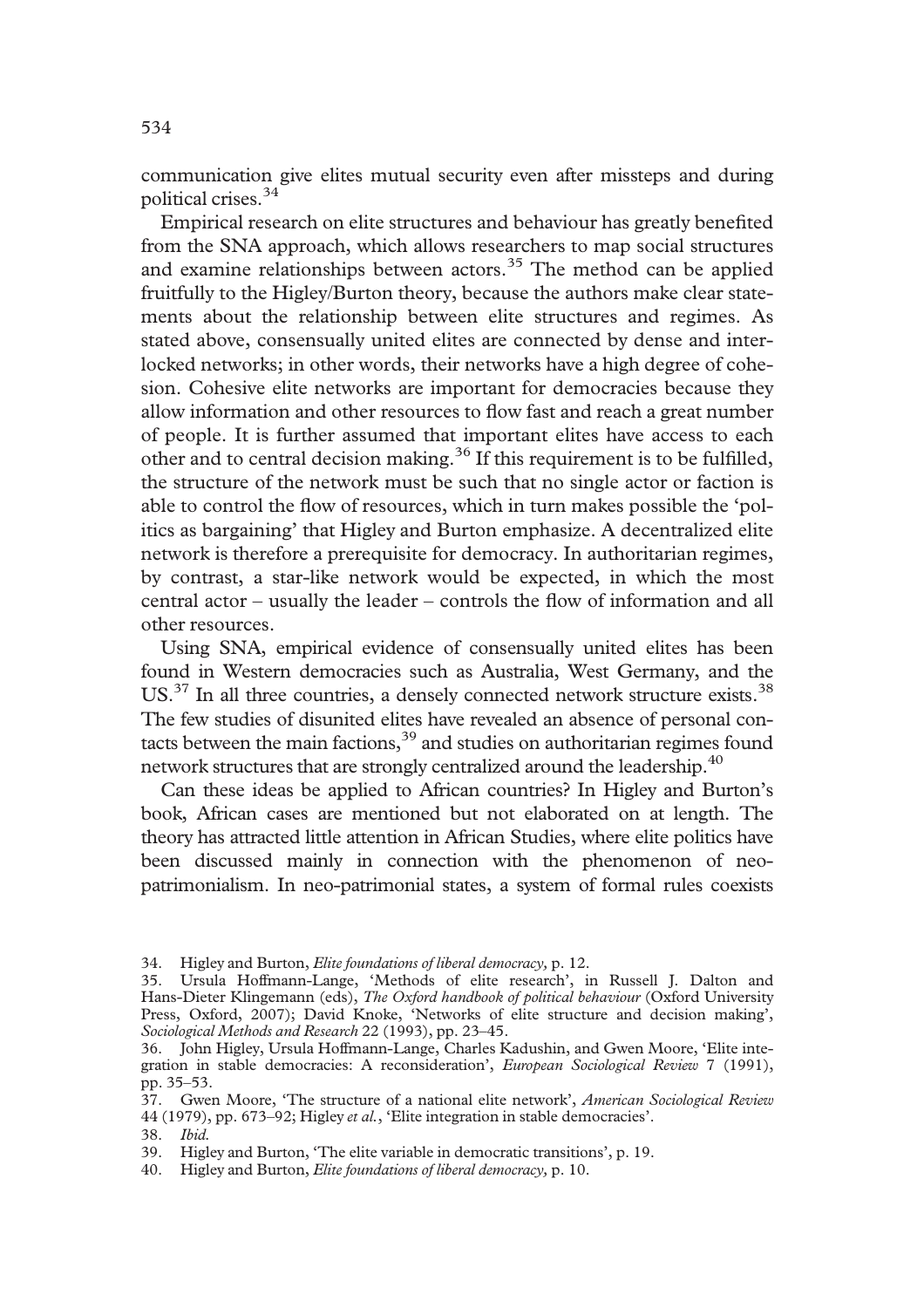with a clientelist system of personal relations.<sup>41</sup> This literature offers interesting parallels to the Higley/Burton theory because it addresses a similar problem: the relationship between elite unity/disunity, on the one hand, and political stability/regime type on the other. However, there is still not much clarity about the relationship between neo-patrimonialism and political regimes. In a recent paper, Leonardo Arriola points to the paradoxical fact that the same arguments have been used to explain both the stability and the breakdown of African regimes.<sup>42</sup> Many authors, including Jean-François Bayart<sup>43</sup> and Donald Rothchild and Michael Foley,<sup>44</sup> have described patronage as a mechanism of elite integration. In this view, patronage networks contribute to political stability by merging competing elite segments – the 'big men' of various ethnic, religious, or regional communities – into a relatively cohesive ruling coalition. At the same time, however, patronage can be a source of instability because elites fracture over access to it. $45$  Elite conflicts often spill over into widespread violence, especially when competing elites instrumentalize ethnic, religious, or other potentially divisive identities to garner support.

Whether or not patronage can serve as a mechanism of elite integration depends to a large degree on the availability of resources. Thus, when the economic crisis of the 1980s deprived leaders of their patronage capacity, the breakdown and disintegration of elite accommodation systems resulted in violent conflict in a number of countries.<sup>46</sup> In other countries, it forced leaders to open up the political space and give way to multi-party politics. In a third group of countries, the incumbent regimes were able to survive even the third wave of democratization; this group includes both resource-abundant countries like Gabon and relatively poor ones such as Togo. Arriola is therefore correct to criticize the literature on neo-patrimonialism for having 'failed to specify the conditions under which patronage enhances ... stability<sup>2</sup>.<sup>47</sup> The same argument can be made for the relationship between democracy and neo-patrimonialism: are they irreconcilable, as some authors claim, <sup>48</sup> or do

<sup>41.</sup> Gero Erdmann and Ulf Engel, 'Neopatrimonialism reconsidered: Critical review and elaboration of an elusive concept', *Commonwealth and Comparative Politics* 45 (2007), pp. 95– 119.

<sup>42.</sup> Leonardo R. Arriola, 'Patronage and political stability in Africa', *Comparative Political Studies* 42 (2009), pp. 1339–62.

<sup>43.</sup> Jean-François Bayart, *The state in Africa* (Polity, Cambridge, 2009).

<sup>44.</sup> Donald Rothchild and Michael W. Foley, 'African states and the politics of inclusive coalitions', in Donald S. Rothchild and Naomi H. Chazan (eds), *The precarious balance: State and society in Africa* (Westview Press, Boulder, CO, 1988).

<sup>45.</sup> Bratton and van de Walle, 'Neopatrimonial regimes and political transitions in Africa'.

<sup>46.</sup> William Reno, *Warlord politics and African states* (Lynne Rienner, Boulder, CO, 1998).

<sup>47.</sup> Arriola, 'Patronage and political stability', p. 1340.

<sup>48.</sup> Mamoudou Gazibo, 'Can neopatrimonialism dissolve into democracy?', in Daniel C. Bach (ed.), *Neopatrimonialism in Africa and beyond* (Routledge, London, 2012), pp. 79–89; Nicholas van de Walle, 'The path from neopatrimonialism: Democracy and clientelism in Africa today', in *ibid.*, pp. 111–23.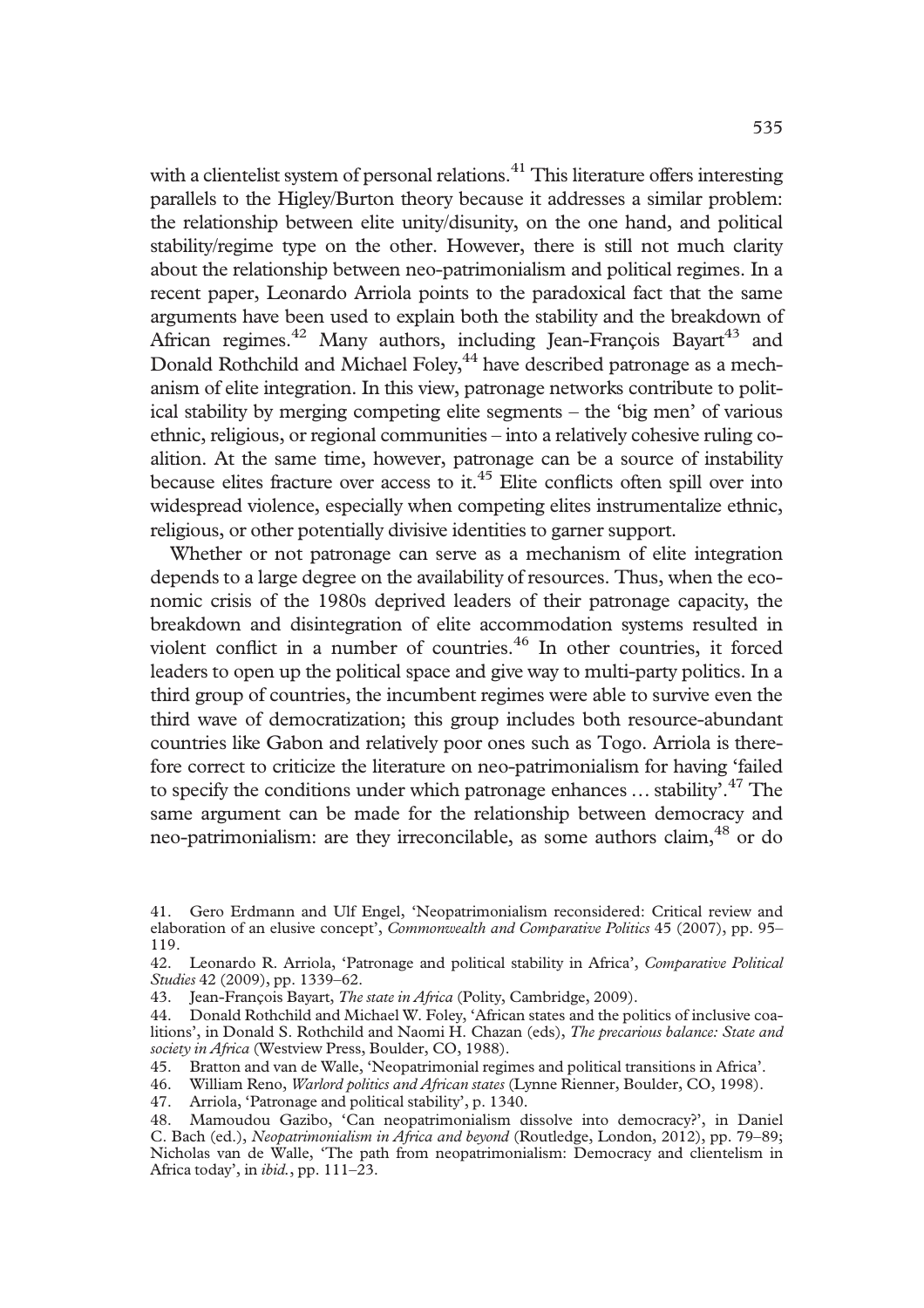they in fact coexist, as others believe?<sup>49</sup> Has the transition to multi-party elections only led to intensified competition among a relatively narrow circle of elites,<sup>50</sup> or have there been more substantial changes in elite behaviour?

This article proposes to move away from the 'elusive concept'<sup>51</sup> of neopatrimonialism and to look at elite unity or disunity more specifically. This perspective allows a better understanding of how political competition is structured in Africa, and how these elite structures are linked to democracy. Second, it links Africanist scholarship to political sociology and opens up a dialogue between area-specific and more universalist approaches. Interestingly, a number of scholars working on Africa have advanced arguments that are akin to the Higley/Burton thesis discussed here. Especially in the cases of Ghana and South Africa there is some evidence that democracy has succeeded because of an underlying elite consensus.<sup>52</sup> Elite disunity, by contrast, is often seen as an obstacle to stable democracy.<sup>53</sup> While such works are important and insightful, we need more and better data to test these claims empirically. The next section will therefore introduce SNA as a promising research tool that can be deployed to achieve this aim.

# *Using social network analysis to test the Higley/Burton thesis in Ghana*

A systematic investigation of elite unity and disunity can further our understanding of the variation between regime types on the African continent and elsewhere. On the methodological front, there is much to be gained from SNA. Although elite sociology has successfully employed it to study elite structures empirically, Africanists have used its terminology in a more metaphorical way to describe the network-like dyadic structure of clientelism.<sup>54</sup> SNA does not resolve the many conceptual and empirical problems inherent

<sup>49.</sup> Linda J. Beck, *Brokering democracy in Africa: The rise of clientelist democracy in Senegal* (Palgrave Macmillan, New York, NY, 2008). Anne Pitcher, Mary Moran and Michael Johnston, 'Rethinking patrimonialism and neopatrimonialism in Africa', *African Studies Review* 52 (2009), pp. 125–56.

<sup>50.</sup> Patrick Chabal, 'Power in Africa reconsidered', in Ulf Engel and Gorm Rye Olsen (eds), *The African exception* (Ashgate, Aldershot, 2005), pp. 17–34.

<sup>51.</sup> Erdmann and Engel, 'Neopatrimonialism reconsidered'.

<sup>52.</sup> Lindsay Whitfield, "Change for a better Ghana": Party competition, institutionalization and alternation in Ghana's 2008 elections', *African Affairs* 108 (2009), pp. 621–41; Alexander K. D. Frempong, 'Political conflict and elite consensus in the liberal state', in Kwame Boafo-Arthur (ed.), *Ghana: One decade of the liberal state* (Zed Books, London, 2007), pp. 128– 64; Johanna Odonkor Svanikier, 'Political elite circulation: Implications for leadership diversity and democratic regime stability in Ghana', *Comparative Sociology* 6 (2007), pp. 114–35.

<sup>53.</sup> See, for example, Nic Cheeseman, 'The internal dynamics of power sharing in Africa', *Democratization,* 18, 2 (2011), pp. 336–65.

<sup>54.</sup> Examples include Michael Bratton and Nicholas van de Walle, *Democratic experiments in Africa: Regime transitions in comparative perspective* (Cambridge University Press, Cambridge, 1997); Patrick Chabal and Jean-Pascal Daloz, *Africa works: Disorder as political instrument* (James Currey, Oxford, 1999), and Gero Erdmann and Ulf Engel, 'Neopatrimonialism reconsidered'. In their work, all these authors make frequent use of the term 'clientelistic networks' as a metaphor to describe relationships between actors.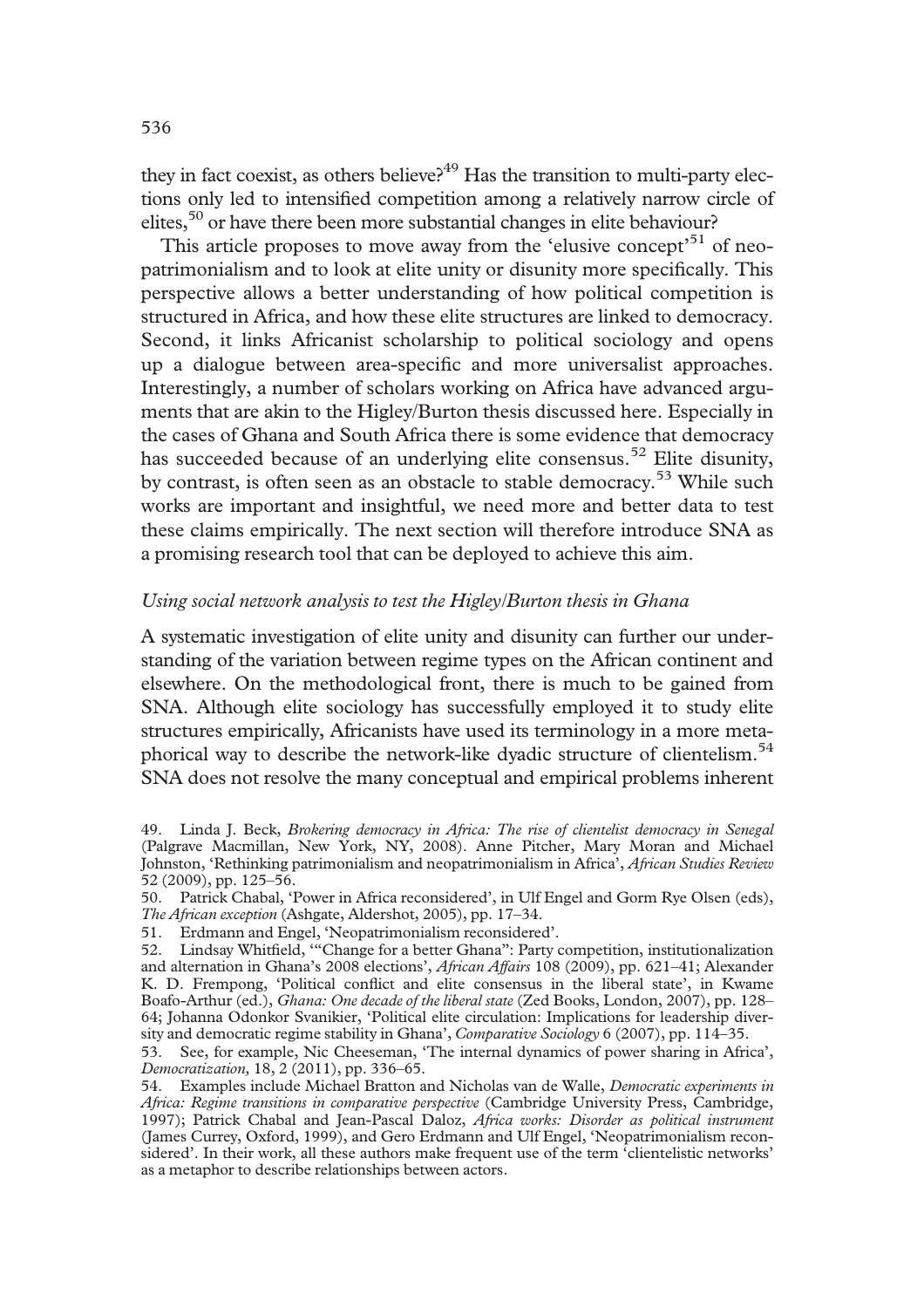in the study of clientelism, but it can make the relationships between actors visible.

The ability to test theories is generally seen as the primary strength of quantitative, cross-country research.<sup>55</sup> As many researchers have shown, however, it is possible to test theories using single-case studies.<sup>56</sup> For this method to work, two conditions must be fulfilled: the theory must be developed into a testable form,<sup>57</sup> and the case to be investigated must be carefully selected. The next section will first develop a test for the theory of interest, outlining how SNA works, and thereafter describe the process of data collection in Ghana.

With regard to the first point, the theory developed by Higley and Burton readily lends itself to deductive hypothesis testing because it makes certain clear statements about the relationship between elite structures and regimes. The hypotheses that are derived can be tested by means of SNA methods. There is no room here to provide a detailed introduction to network analysis; consequently, only a few core concepts directly related to the analysis are highlighted. To begin with, networks are composed of nodes and ties. In social networks, the nodes are the actors, and the ties are the relationships between them. There are three levels of analysis: the node level, the dyad, and the complete network.<sup>58</sup> Actors (nodes) have specific characteristics, such as gender and age. These characteristics often influence the formation of a dyad; in friendship networks, for example, women may have more relationships with other women, and men with other men. The network itself consists of chains of interconnected dyads. The ties in a network can be directed, meaning that one node is a sender of something that flows through a network (such as information or resources) while another node acts as a receiver. Moreover, ties can be valued. The value of a tie describes the intensity of a relationship – for example whether actors interact very often, often, or only sometimes. A number of software packages are available for the empirical analysis of social networks. For this article, all calculations were performed using UCINET.<sup>59</sup> In addition, Visone<sup>60</sup> was used for the visualization of the networks shown in Figures 1 to 4.

<sup>55.</sup> John W. Creswell, *Research design: Qualitative, quantitative, and mixed methods approaches* (SAGE, Los Angeles, CA, 2014).

<sup>56.</sup> Alexander L. George and Andrew Bennett, *Case studies and theory development in the social sciences* (MIT Press, Cambridge, MA, 2005); Arend Lijphart, 'Comparative politics and the comparative method', *The American Political Science Review* 65 (1971), pp. 682–93; Harry Eckstein*, Regarding politics: Essays on political theory, stability, and change* (University of California Press, Berkeley, CA, 1992).

<sup>57.</sup> George and Bennett, *Case studies and theory development,* p. 116.

<sup>58.</sup> Stephen P. Borgatti, Martin G. Everett, and Jeffrey C. Johnson, *Analyzing social networks* (SAGE, Los Angeles, CA, 2013), p. 2.

<sup>59.</sup> Stephen P. Borgatti, Martin G. Everett, and L. C. Freeman, *Ucinet for Windows: Software for Social Network Analysis*(Analytic Technologies, Harvard University Press, Cambridge, MA, 2002). 60. Ulrik Brandes and Dorothea Wagner, 'Visone: Analysis and visualization of social networks', in Michael Jünger and Petra Mutzel (eds), *Graph drawing software* (Springer, Heidelberg and Berlin, 2004), pp. 321–40.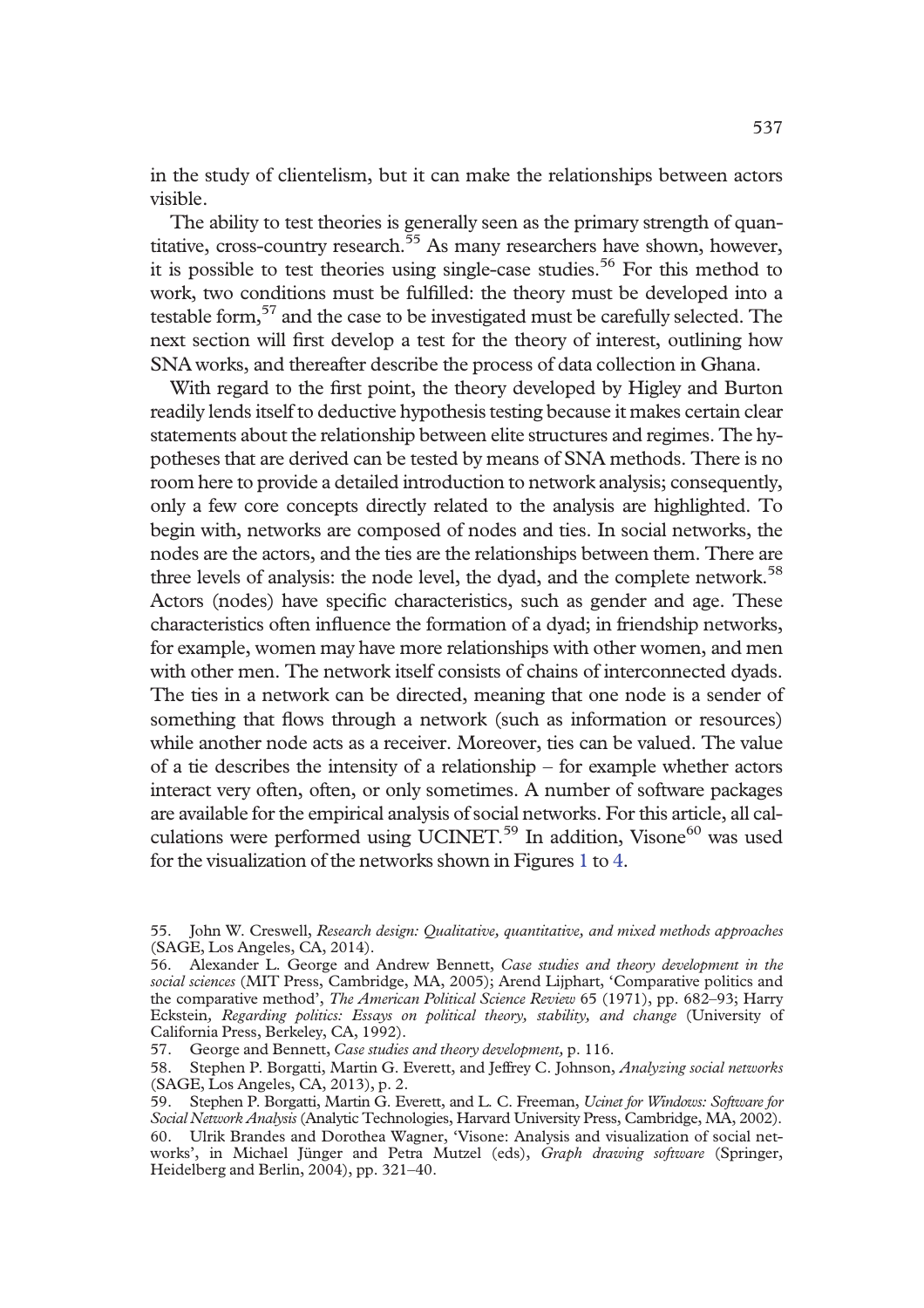

*Figure 1.* Star network.



*Figure 2.* Circle network.

As previously noted, the theory of Higley and Burton has two dimensions: structural integration and value consensus. Structurally, consensually united elites are connected by cohesive and decentralized networks that integrate all important elites. In terms of behaviour, they share a basic understanding of the rules of the game. One simple but insightful concept of cohesion is network density. Density is calculated by dividing the number of ties present in a network by the number of theoretically possible ties. The density measure takes on values between 0 (when no ties exist at all) and 1 ( for a complete network in which every actor is connected to every other actor). It must be noted that density is sensitive to the overall

538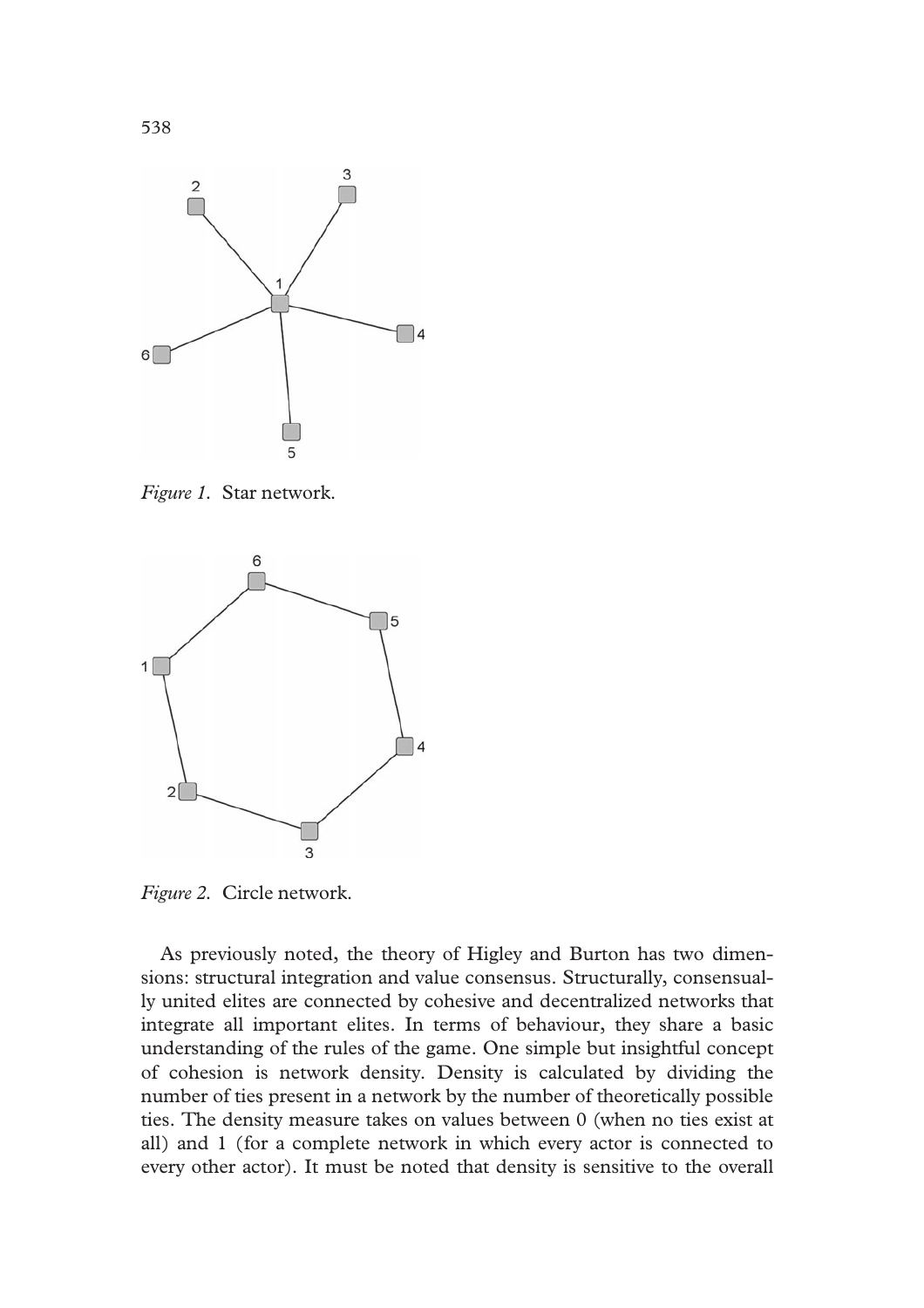

*Figure 3.* The network of Ghanaian MPs.

network size: in a friendship network of five people, it is reasonable to assume that everyone will be connected to everyone else, but for a huge network like that of national elites, this is hardly possible. It follows that the larger the network grows, the sparser it will become.

While densities are best compared over networks of the same size, there are other useful measures of cohesion that are less influenced by variation in sample size – for example, fragmentation, which denotes the number of pairs that cannot reach each other. This measure takes on the value 0 when all nodes are reachable and 1 when all nodes are isolates. In disconnected networks, it is also possible to examine the number of components. The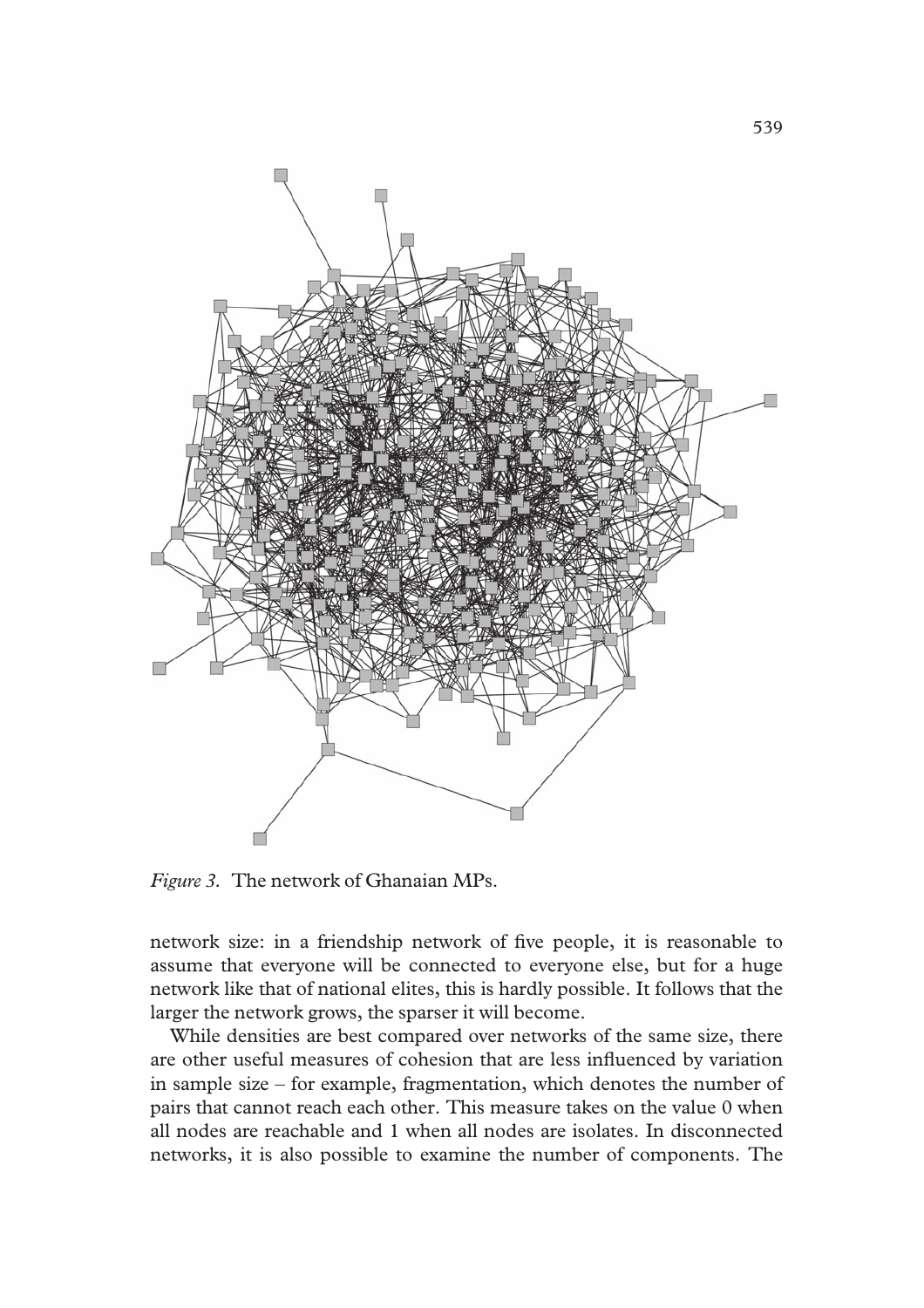

*Figure 4.* Ethnicity and party: interaction effects.

component ratio is understood as the number of components divided by the number of nodes; this measure achieves its maximum of 1 when all nodes are isolates and its minimum of 0 when there is only one component.<sup>61</sup> In broadest terms, the bigger the main component, the greater the overall cohesion in the network.<sup>62</sup> There are many other concepts used to quantify the structure of a network, but the methods described above are sufficient to provide an idea of the interconnectivity of elites. Thus the first hypothesis is: elites in Ghana form a cohesive and dense network.

62. *Ibid.*, p. 151.

<sup>61.</sup> Borgatti *et al.*, *Analyzing social networks*, p. 151.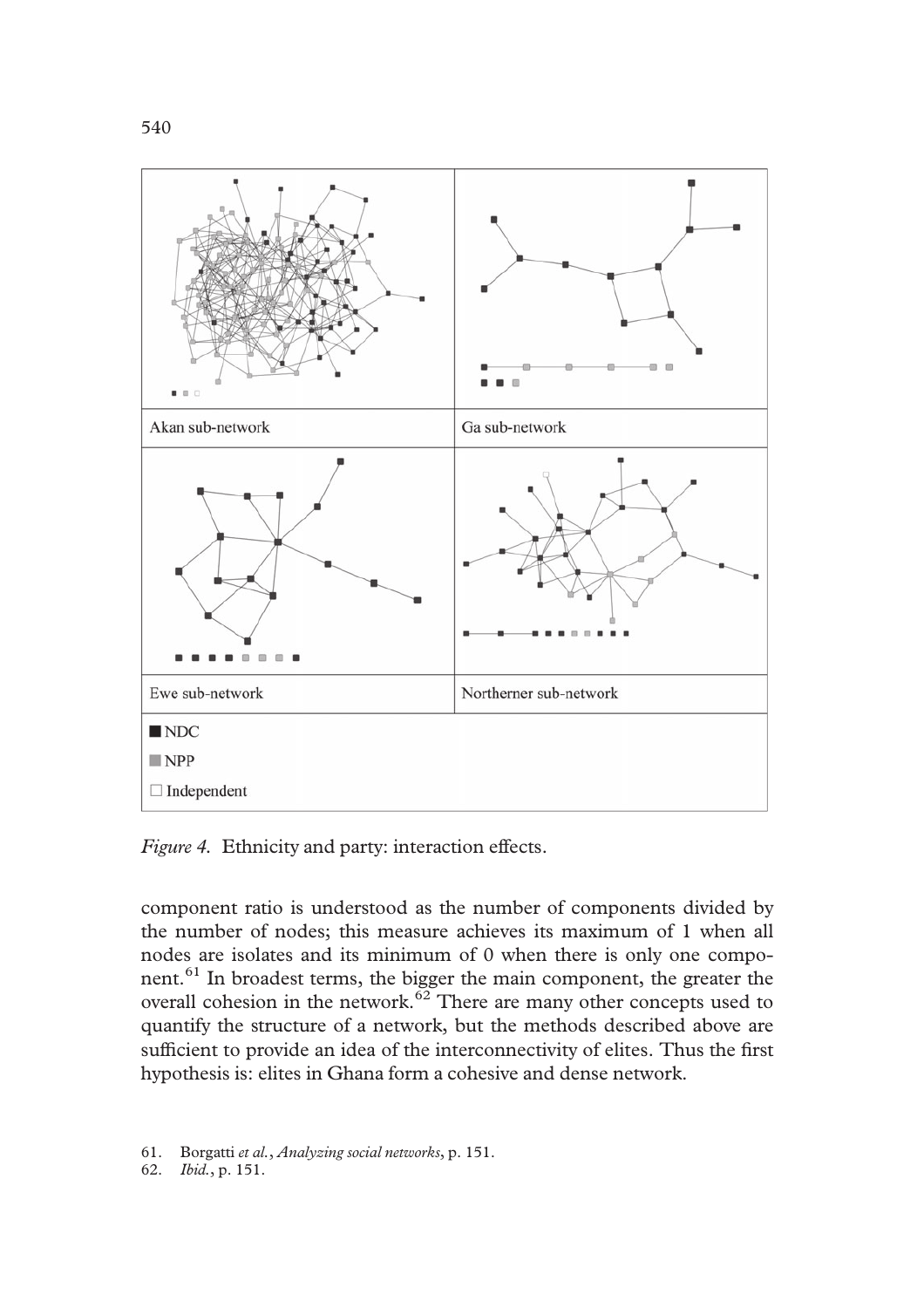The next concept of importance for this study is centralization. Centralization, understood as a property of the whole network, can be measured in various ways, but all measures take on the same values for two extreme scenarios: The star network (Figure 1) has the highest centralization score of 100 percent; whereas the circle (Figure 2) has the lowest score of 0 percent.

Closely related is the concept of centrality, which describes the position of individual nodes in a network. For the present article, the rather simplistic idea of degree centrality is applied. Degree centrality denotes the number of connections that a given node has. A further distinction can be made between 'out-degree', the number of ties that a node sends out to others, and 'in-degree', the number of ties that a node receives. Because there is no absolute measure or cut-off point, all we can say for the moment is that elite networks are more likely to promote democracy if they more closely resemble the circle rather than the star. This idea can be formulated as the second hypothesis: elite networks in Ghana are decentralized.

In addition, the formation of ties in a network can be related to certain attributes. One of the most familiar concepts is that of homophily, which is based on the idea that 'similarity breeds connection'.<sup>63</sup> Many social network studies have found contacts among similar people to be more frequent than contacts among dissimilar people.<sup>64</sup> Homophily is important to the study of elite interactions in two different ways. First, the theory suggests that democratic consolidation requires both a consensus on general rules and interactions among all elites – that is, there must be interactions between people of differing party affiliations and ethnic origins. Second, elite fragmentation and conflict in Africa is often discussed in relation to identity issues. The literature also argues that ethnic identities play a role in party formation and competition.<sup>65</sup> For a democratic country, we would therefore assume that elites engage in inter-party relations and in interethnic relations. Homophily can be assessed using the E-I Index, which measures the ratio between external (E) and internal (I) ties. The normalized E-I Index takes on values between −1 and +1, where −1 indicates total homophily, and where all existing ties are formed among members of the same group. An E-I Index of  $+1$ , in contrast, denotes complete heterophily, meaning that all ties are formed between members of different groups.

Finally, the Higley/Burton framework presupposes mutual trust and shared political values. However, measuring the extent to which elites do in fact share a political value system is rather difficult. This article is therefore

<sup>63.</sup> Miller McPherson *et al.*, 'Birds of a feather: Homophily in social networks', *Annual Review of Sociology* 27 (2001), pp. 415–44.

<sup>64.</sup> *Ibid.*, p. 416.

<sup>65.</sup> See Sebastian Elischer, *Political parties in Africa: Ethnicity and party formation* (Cambridge University Press, New York, NY, 2013).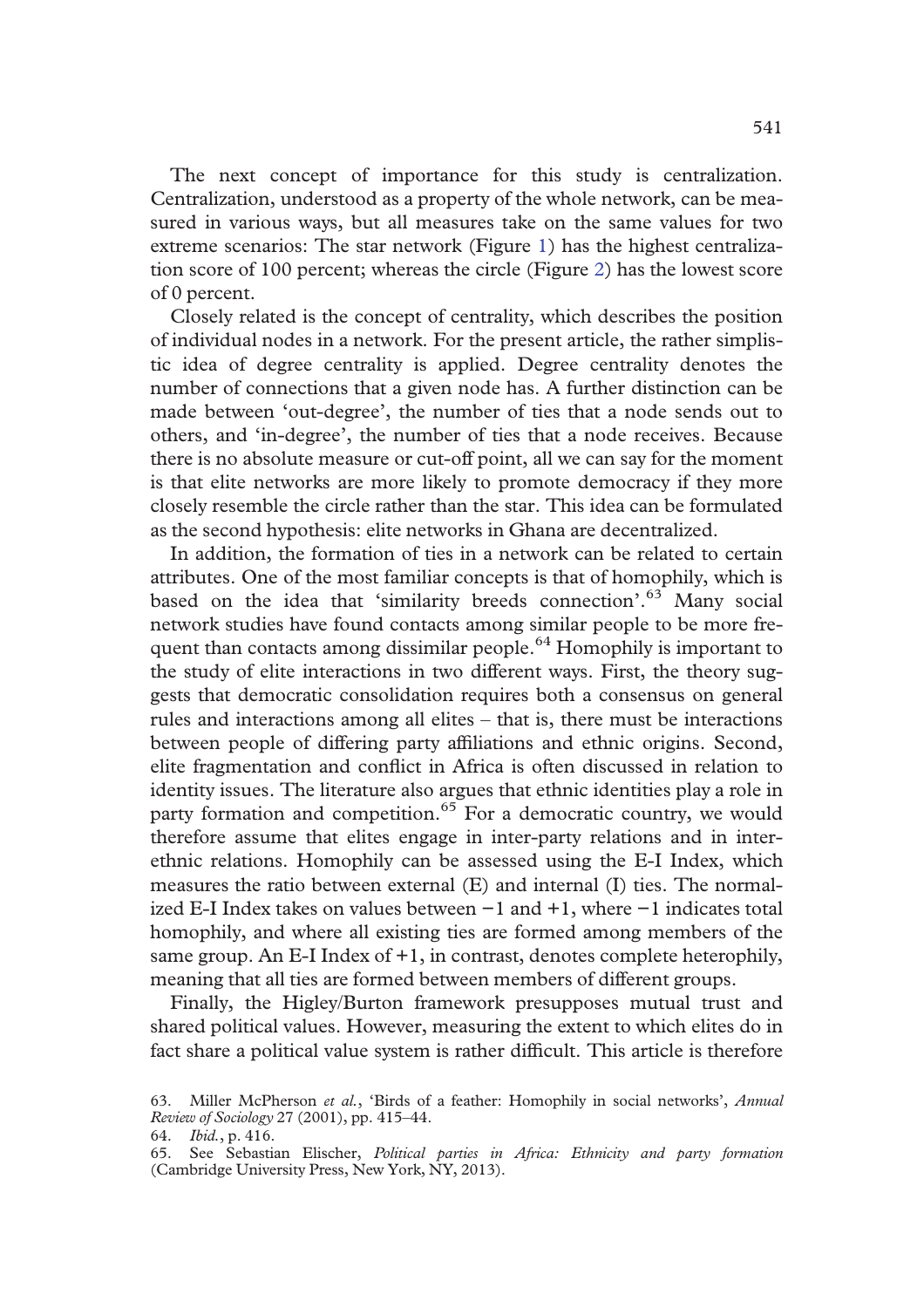restricted to using inter-party trust as an indicator for a consensually united elite. The fourth hypothesis is: Ghanaian elites trust one another.

Operationalizing these hypotheses requires certain decisions to be made as to what counts as the "elite" and how data on this group can be collated. There are many different conceptions and definitions of the term 'elite'. For the sake of clarity, this article uses the definition proposed by Higley and Burton. They define elites as 'persons who are able, by virtue of their strategic positions in powerful organizations and movements, to affect political outcomes regularly and substantially'. <sup>66</sup> In principle, this very broad definition can include business, government, and military leaders, but also top position holders in parties, professional associations, and other interest groups. As a social stratum, the 'elite' has no clear boundaries, and the inclusion or exclusion of individuals in empirical studies is subject to the research question as well as to practical considerations (for example, constraints on time or the financial resources available). In addition, the term 'elite' has remained particularly elusive in the Africanist literature; it is therefore largely unclear how elites can be differentiated from other social groups. As a consequence, the definition of the sample of people to be included in the survey posed a great challenge for this study. Because the main focus of interest is the political system, MPs in Ghana were chosen as the target group. This selection follows the logic of the positional method, which identifies elites according to the formal positions they hold. This method may have disadvantages if one is seeking to include informal power relationships, but it has the tremendous advantage of generating a network with clear boundaries. Moreover, legislatures number among the most crucial institutions in democratizing countries.<sup>67</sup>

Data collection took place in close collaboration with the Centre for Democratic Governance, Ghana between June and August 2013. The Centre's excellent contacts in Ghana's Parliament proved an invaluable asset. A number of steps were taken to ensure the collaboration of the MPs. First of all, the parliamentary leadership was officially informed about the objectives of the project. In addition, a letter was sent to each MP stating that all data would be used for scientific purposes only and that no sensitive information connected to individual names would be published. Ten interviewers were then recruited for the fieldwork; four of them were employees of the Research Department of Parliament, which kindly supported our efforts.

MPs were interviewed using a standardized questionnaire. Two types of data were collected: attribute data (biographical data, career patterns, and

<sup>66.</sup> Higley and Burton, *Elite foundations of liberal democracy*, p. 7.

<sup>67.</sup> See Michael Steven Fish, 'Stronger legislatures, stronger democracies', *Journal of Democracy* 17 (2006), pp. 5–20; Joel D. Barkan (ed.), *Legislative power in emerging African democracies* (Lynne Rienner, Boulder, CO, 2009).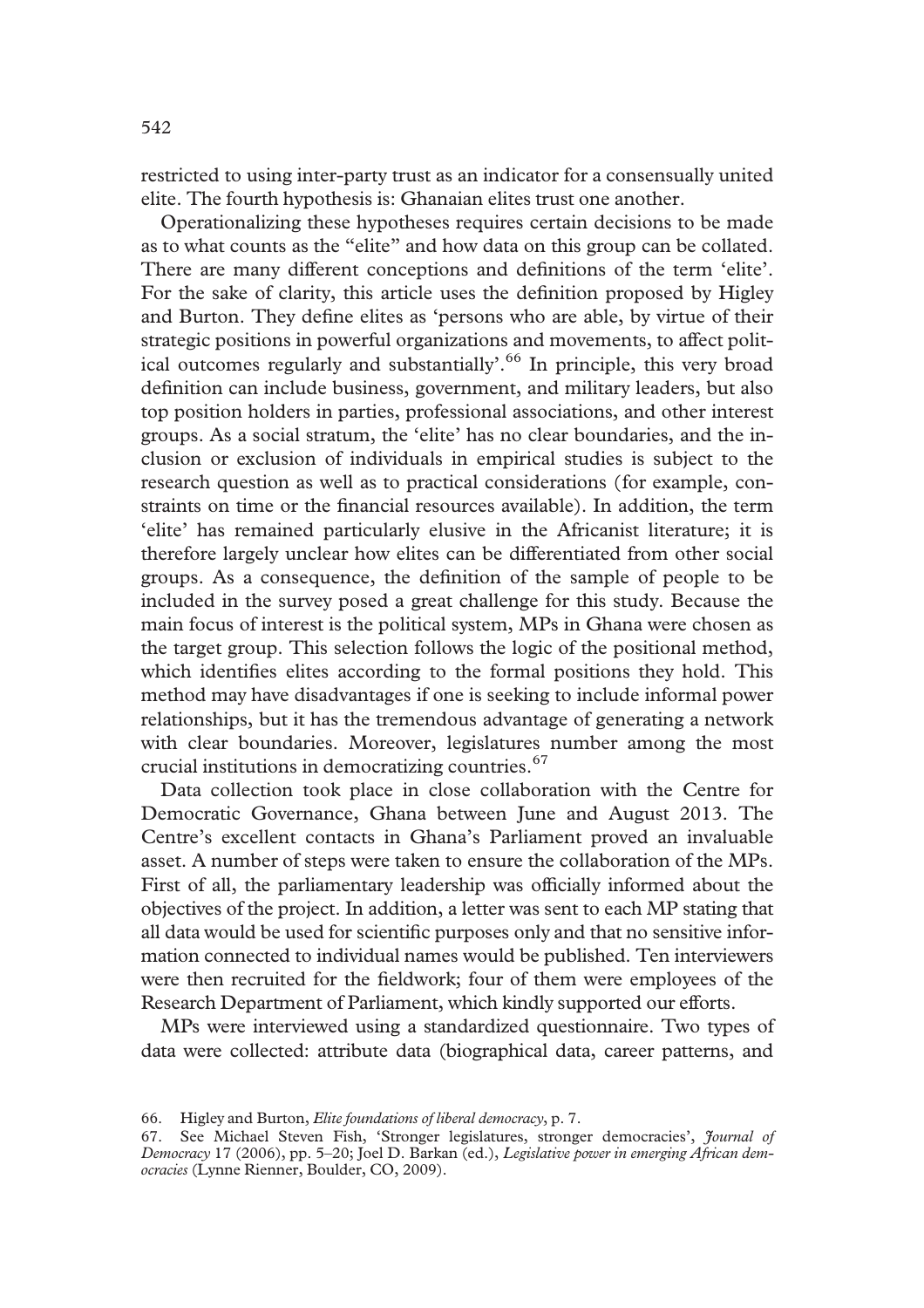values) and relational data. For the collection of the relational data, a name generator was used: 'Looking back over the last six months, who are the people in the Parliament of Ghana with whom you have discussed important political decisions? Please give me their names.' A similar question was first used in the General Social Survey and has since been a standard tool for obtaining network information.<sup>68</sup> Scholars have debated to what extent variations in the wording of name generators might yield different networks. However, on the basis of experiments, Stefanie Bailey and Peter Marsden have argued that networks do not vary substantially across various name generators.<sup>69</sup>

Another issue is whether there are specific cultural dimensions that should be taken into consideration when relational data are collected. This question is particularly difficult to evaluate because there has been almost no experience with name generators in standardized surveys in Africa. The reaction of some MPs at least hints at an understanding of 'discussing political decisions' as a form of rather intense social contact, in many cases even amounting to friendship. This is further confirmed by the fact that the question on the intensity of contact shows very little variance: a large majority of MPs indicated that they interacted 'very often' with all the people they nominated (the other possible answers on a five-point scale were 'often', 'sometimes', 'a few times', and 'not at all'). Due to this consistency, these tie values are not included in the analyses in this article.

The questionnaire also included a measure of inter-party trust. MPs were asked to state how much they trusted the New Patriotic Party, National Democratic Congress, People's National Convention, and Convention People's Party on a five-point scale ranging from 'very much' to 'not at all'. For this article, an index of inter-party trust was constructed using the mean values of all four variables.

#### *Elite unity and disunity in Ghana since independence*

For the majority of the nation's history, Ghanaian elites were deeply divided. From a simplistic and generalized perspective, two broad camps can be identified. On one side, there is the Busia-Danquah tradition, which has always been associated with the wealthy professional and business elites in the south of the country, most of whom belong to the Akan ethnic group.

<sup>68.</sup> Ronald S. Burt, 'Network items and the General Social Survey', *Social Networks* 6 (1984), pp. 293–339.

<sup>69.</sup> Stefanie Bailey and Peter V. Marsden, 'Interpretation and interview context: Examining the General Social Survey name generator using cognitive methods', *Social Networks* 21 (1999), pp. 287–309; Bruce C. Straits, 'Ego's important discussants or significant people: An experiment in varying the wording of personal network name generators', *Social Networks* 22 (2000), pp. 123–40.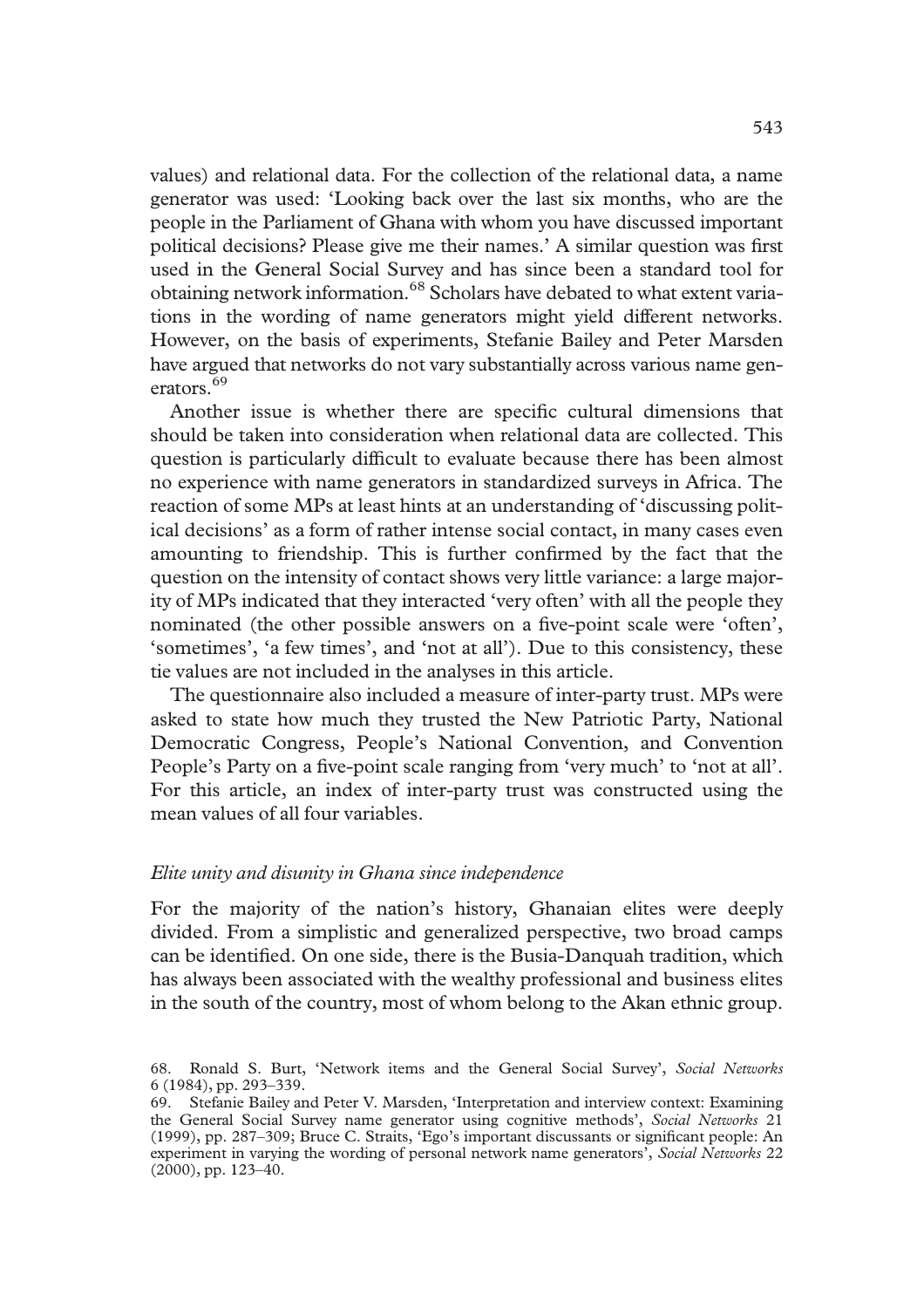In opposition to this group, there is a leftist tradition that has always favoured an anti-elite political orientation. This tradition began with the CPP (Convention People's Party) and Kwame Nkrumah, who was hailed for his opposition to urban elites and his sympathy for mass politics. More recently, the leftist orientation has been represented by the social-democratic National Democratic Congress (NDC).<sup>70</sup> Whereas the Busia-Danquah tradition has major strongholds in the Ashanti and Eastern regions, their opponents have generally found more support in less-developed areas, such as the three regions in northern Ghana and the Volta Region.<sup>71</sup> It is noteworthy that Ghana currently has one of the few two-party systems in Africa. Compared to other countries on the continent, political parties have strong roots in the society and enjoy the support of great numbers of core voters.<sup>72</sup>

Between 1957 and 1981, power alternated between military and civilian governments. In every republic, however, party formation reproduced the polarization between the two political traditions. In 1981, the Provisional National Defence Council military government under the leadership of the charismatic Jerry John Rawlings proclaimed a revolution in defence of the common man. At first Rawlings tried to establish himself as an alternative to the two older political traditions. However, he shared a strong antielite and leftist rhetoric with the Nkrumahists, and his government also absorbed some of the old CPP networks and cadres to build its own power base.<sup>73</sup>

The first steps towards a greater elite unity were taken in the 1990s. In the face of growing reform pressure from donors and domestic groups alike, Rawlings recognized that his regime would not be able to withstand the demands for political liberalization. At first, the reform process was slow and did not involve substantial consultation with the opposition. After a constitutional referendum, the first elections were held in late 1992. The main contestants were the liberal-democratic New Patriotic Party (NPP), a party representing the Busia-Danquah tradition, and the National Democratic

<sup>70.</sup> Kwesi Jonah, 'Political parties and the transition to multi-party politics in Ghana', in Kwame A. Ninsin (ed.), *Ghana: Transition to democracy* (CODESRIA, Dakar, 1998), pp. 83– 107.

<sup>71.</sup> For more on party politics and recent elections see Kevin S. Fridy, 'The elephant, umbrella, and quarrelling cocks: Disaggregating partisanship in Ghana's Fourth Republic', *African Affairs* 106, 423 (2001), pp. 281–305. See also Whitfield, "Change for a Better Ghana"'.

<sup>72.</sup> See Staffan I. Lindberg and Minion K. C. Morrison, 'Exploring voter alignments in Africa: Core and swing voters in Ghana', *The Journal of Modern African Studies* 43, 4 (2005), pp. 565–86.

<sup>73.</sup> Paul Nugent, 'Banknotes and symbolic capital', in Matthias Basedau, Gero Erdmann, and Andreas Mehler (eds), *Votes, money and violence: Political parties and elections in sub-Saharan Africa* (Nordiska Afrikainstitutet, Uppsala, 2007), pp. 252–75; Nicolas Amponsah, 'Political traditions and electoral politics in Kintampo North and South, Sissala West and Wa Central', in Kwame Boafo-Arthur (ed.), *Voting for democracy in Ghana: The 2004 elections in perspective* (Freedom Publications, Accra, 2006), pp. 287–307.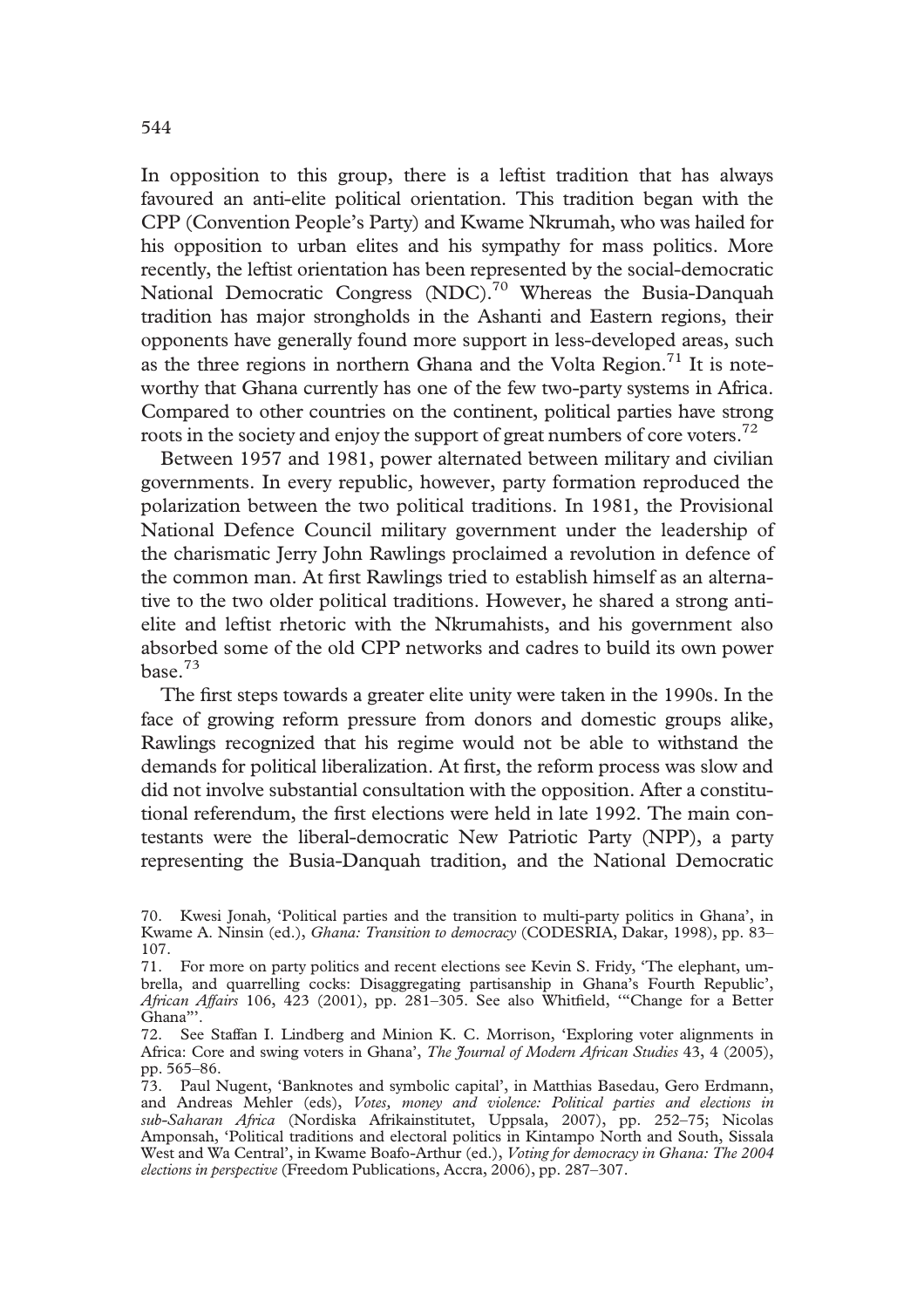Congress (NDC), an organization created by Rawlings as a platform for his presidential ambitions.<sup>74</sup> There were also some smaller Nkrumahist parties, which did not make any serious electoral impact. In the end, Rawlings was able to win the presidential elections with a clear majority. In response, the opposition boycotted the parliamentary elections, and the NPP issued a statement that claimed a 'stolen verdict'.<sup>75</sup> The atmosphere following the 1992 elections was heated, increasing the pressure on the government and the opposition to agree on basic political rules. Under the threat of political chaos, a breakthrough was finally achieved by the Inter-Party Advisory Committee  $(IPAC)$ ,  $^{76}$  which brokered a consensus on key issues in the electoral process. The 1996 elections were again won by Rawlings, but this time the result was accepted by all opposition parties. Besides the IPAC, the Ghana Political Parties Programme, organized by the Institute of Economic Affairs, an Accra-based NGO, proved to be another facilitator of inter-party dialogue. Party leaders continue to hold monthly meetings to discuss important national issues.<sup>77</sup>

It can be argued that the Ghanaian experience fits well into the pattern of elite settlements, which are most likely to take place under the threat of an outbreak of violence.<sup>78</sup> According to Higley and Burton, the process of elite unity must be completed by the victory of formerly dissident elites.<sup>79</sup> In Ghana, this was the case when the opposition NPP won the December 2000 election. Each of the subsequent elections was closely contested between the NPP and the NDC, with smaller parties being increasingly sidelined. In 2008, power passed back to the NDC in another democratic election. The power transfers in 2000 and 2008 have made Ghana one of the most democratic countries in Africa. Elites seem to have reached a common understanding on electoral procedures and the norms of political competition. This is a major achievement.

However, in 2012, Ghana faced a serious test of its democratic maturity when then-Acting President Atta-Mills unexpectedly died shortly before the election.<sup>80</sup> The election went ahead as planned and was again won by the

<sup>74.</sup> Paul Nugent, 'Living in the past: Urban, rural and ethnic themes in the 1992 and 1996 elections in Ghana', *The Journal of Modern African Studies* 37, 2 (1999), pp. 287–319; Jonah, 'Political parties and the transition to multi-party politics in Ghana'.

<sup>75.</sup> For more on the election, see Richard Jeffries and Clare Thomas, 'The Ghanaian elections of 1992', *African Affairs* 92, 368 (1993), pp. 331–66.

<sup>76.</sup> The IPAC is a loose, non-statutory, and voluntary body that comprises the EC and all political parties. See Kwesi Jonah, 'Inter-party dialogue in Ghana' (Institute of Economic Affairs, Accra, 2005).

<sup>77.</sup> Interview, Ransford Gyampo, Researcher at the Institute of Economic Affairs (IEA), Accra, Ghana, 24 June 2013.

<sup>78.</sup> Michael Burton *et al*. 'Introduction', p. 15.

<sup>79.</sup> *Ibid*.

<sup>80.</sup> Some domestic and international media sources expressed concern over the stability of Ghana's democracy after Atta-Mills's sudden death. There were fears of civil unrest but also of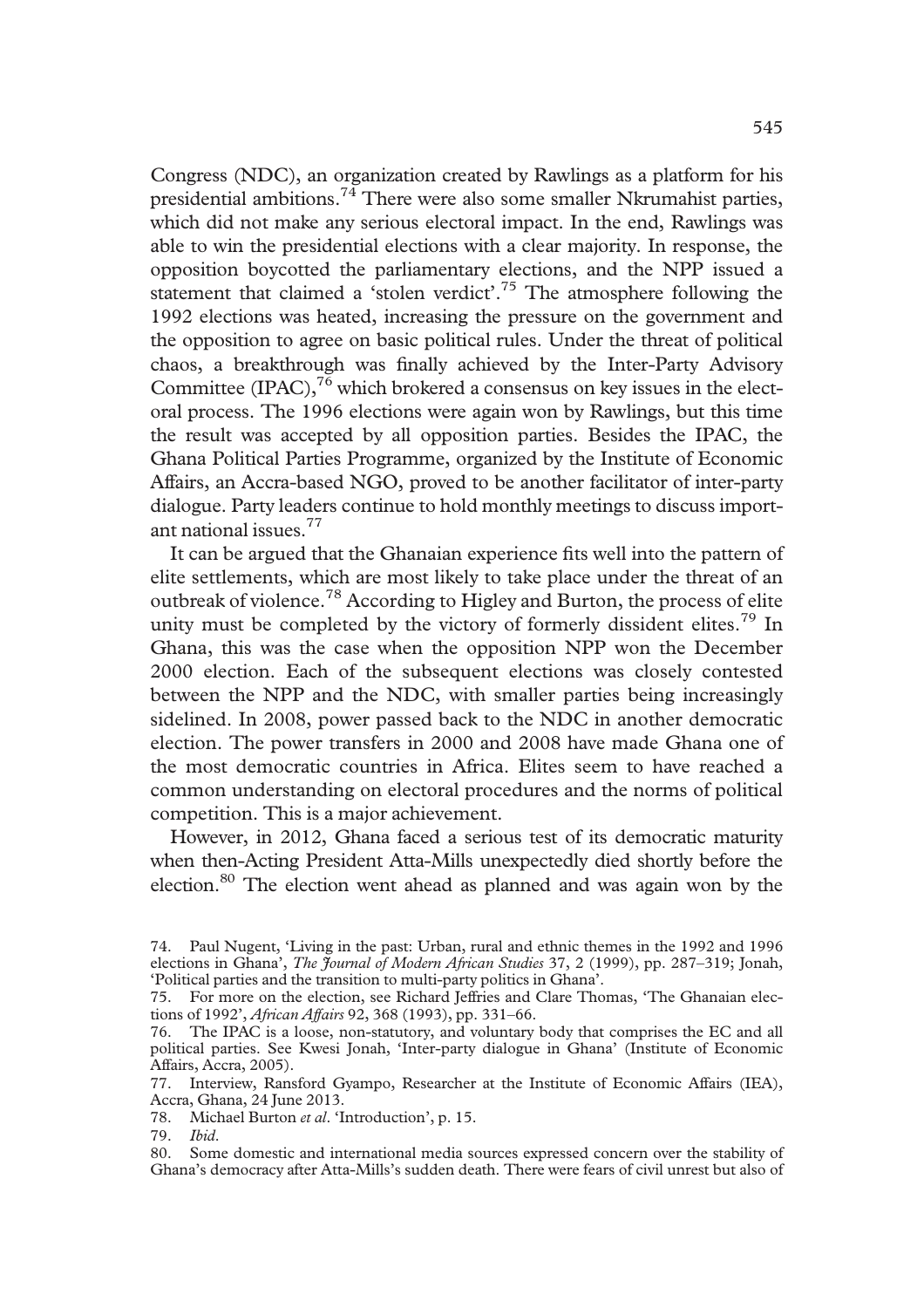NDC and its presidential candidate, John Mahama. Although the process was declared free and fair by domestic and international observers, the defeated NPP claimed electoral fraud and filed a lawsuit to challenge the result. In August 2013, the Ghanaian Supreme Court finally dismissed the claims of voter fraud and declared that Mahama had been elected legitimately.

From the perspective of elite theory, this development can be interpreted in two different ways. On the one hand, the dispute over the electoral result can be viewed as a worrying sign with potentially negative consequences for democracy in the country. Ghana's growing oil industry has raised the stakes in electoral races, and the already fierce competition between the parties has become more intense. In the dispute over the 2012 results, there were strong rhetorical confrontations in the media; however, there were no calls for violence and no riots. For this reason, the electoral petition can also be seen as a positive sign that Ghanaian elites have learned to play by the rules of the game. Instead of taking their case to the streets, the NPP sought a solution by constitutional means. The fact that the opposition finally accepted the ruling of the court without any violent protest demonstrates that a consensus on the rules of the game has indeed been achieved. Although a great deal of hostility is displayed in the media, MPs from both parties seem to intermingle quite freely in Parliament. As one MP explained, 'We disagree on politics, but we eat together.<sup>81</sup> Another MP admitted that the deep antagonism between the NPP and the NDC was a delusion on the part of the voters, because 'in Parliament we are one'.<sup>82</sup> Interactions take place not only informally in parliamentary corridors, but also in institutions such as IPAC, which still plays an important role in national politics. The next section takes the analysis to another level to demonstrate how this consensus is reflected in the elite network structure.

#### *Composition and density of Ghana*'*s elite network*

The Sixth Parliament of Ghana consists of 275 MPs. Of these, 148 belong to the NDC, 123 to the NPP, and one to the People's National Convention (PNC). In addition, there are three independent MPs. Nearly all MPs (253, or 92 percent) took part in the survey. On average, each MP named five people with whom he or she discussed political issues at least from time to time. For this article, it is assumed that a tie between two MPs exists if at least one individual reported talking to the other. As a result, most of the

<sup>81.</sup> Interview, MP, Dunkwa, Central Region, Ghana, 10 October 2012.

<sup>82.</sup> Interview, MP, Accra, Ghana, 28 September 2012.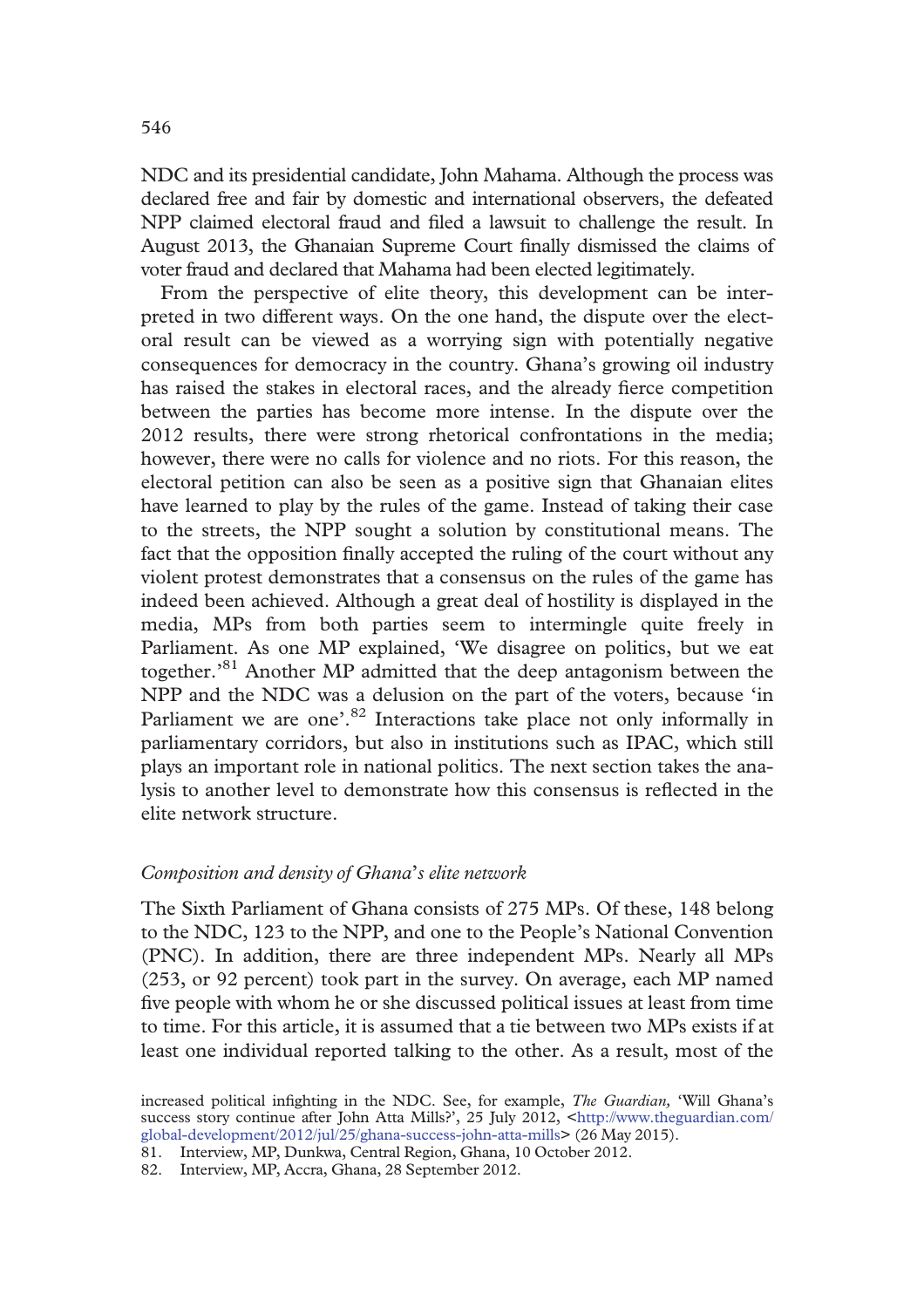| Party       | Number of MPs<br>in the 6th Parliament | Number of<br>survey respondents | Number of people<br>represented in the<br>network |  |
|-------------|----------------------------------------|---------------------------------|---------------------------------------------------|--|
| <b>NDC</b>  | 148                                    | 139                             | 148                                               |  |
| <b>NPP</b>  | 123                                    | 111                             | 122                                               |  |
| <b>PNC</b>  |                                        |                                 |                                                   |  |
| Independent | $\mathcal{Z}$                          | $\mathcal{D}_{\mathcal{L}}$     | $\mathcal{D}_{\mathcal{L}}$                       |  |
| Total       | 275                                    | 253                             | 273                                               |  |

*Table 1.* Number of respondents

non-respondents are included in the network. All calculations were performed on a symmetrized matrix, with the exception of the in-degree measure (see below). There were only three MPs (one NDC, one NPP, and one independent) who did not take part in the survey and who were not nominated by any other person. These people were excluded from the network. One additional person, the Speaker of Parliament, had to be included owing to the number of nominations.<sup>83</sup> Altogether, this yields a network of 273 nodes, as shown in Table 1. The full network is displayed in Figure 3.

It is evident that the parliamentarians are highly connected to one another. The network consists of one big component, and there are no isolated nodes and no visually detectable fragmentations. Therefore, both the component ratio and the fragmentation measure take on the value 0. The density of the complete network is 0.029. In other words, roughly 3 percent of theoretically possible connections are realized. These measures of network cohesion are summarized in Table 2.

The existence of one big component (component ratio  $= 0$ , fragmentation  $=$ 0) is a strong indicator of network cohesion. In principle, each actor can reach any other actor either by direct or indirect connections. The average geodesic distance (the shortest possible path from one actor to another) is three, meaning that most actors can be reached over three nodes. The largest distance (diameter) is six. While these results quite clearly indicate the cohesiveness of the network, the density score needs some discussion. As noted before, density is sensitive to the size of the network and there is no absolute measure on whether a network is dense or not. The findings, however, compare well to other elite network studies. In their study on the US, Australia, and West Germany, Higley *et al.* find density scores ranging from 0.026 to 0.038 for networks of  $227$  to 418 nodes.<sup>84</sup> They take this as an

<sup>83.</sup> In Ghana, the Speaker of Parliament is elected from among the MPs of the majority party. Because the Speaker is not allowed to serve simultaneously as an MP, his or her seat in Parliament is declared vacant and is filled through a by-election.

<sup>84.</sup> Higley *et al.*, 'Elite integration in stable democracies', p. 41.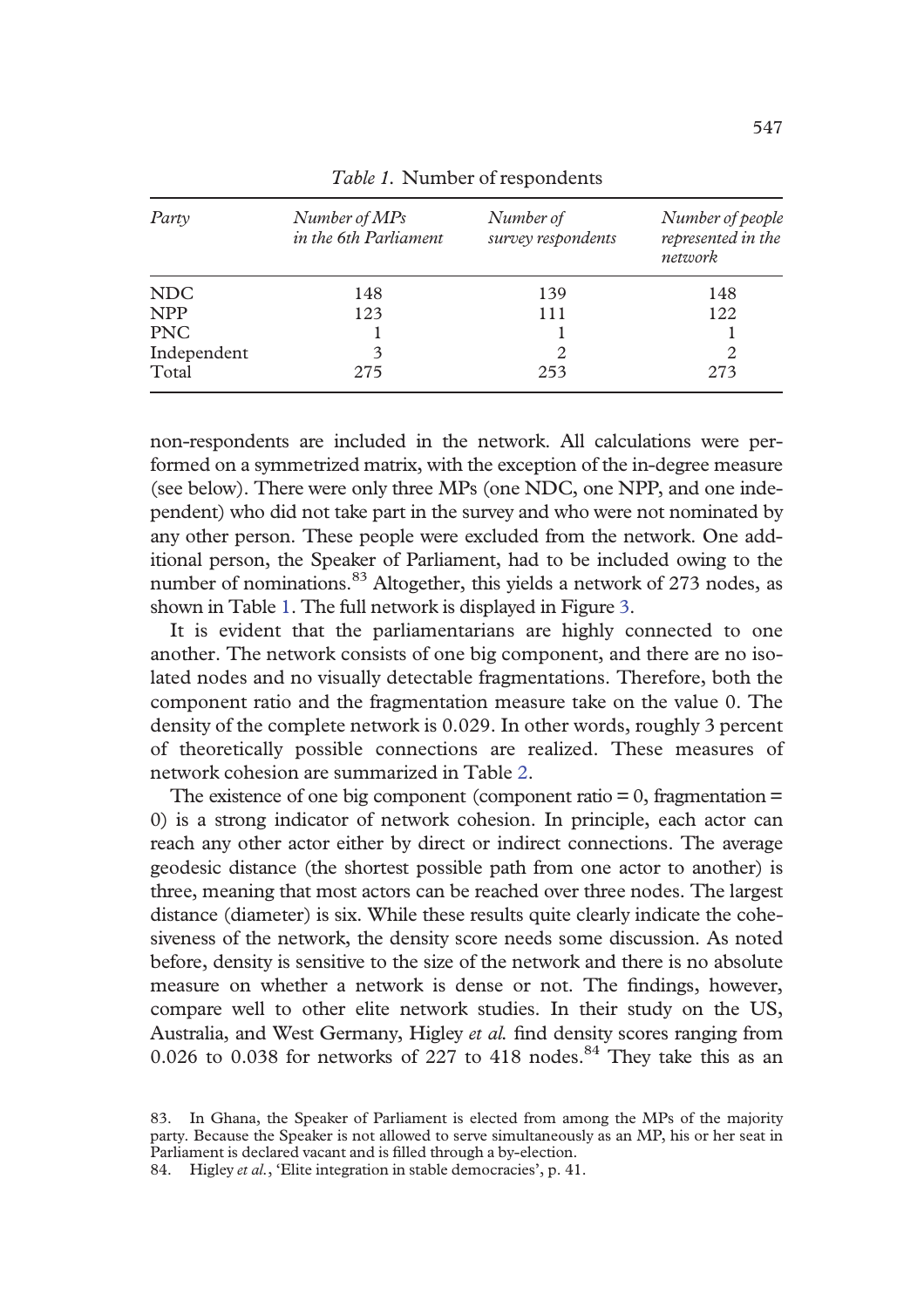| 0.029 | Components | Component ratio | Density | Fragmentation |  |
|-------|------------|-----------------|---------|---------------|--|
|       |            |                 |         |               |  |

*Table 2.* Measures of network cohesion

evidence for their assumption that comprehensive elite integration has occurred in these countries.<sup>85</sup> Tetiana Kostiuchenko finds densities between 0.018 and 0.044 percent for various sub-groups of an elite network in Ukraine.<sup>86</sup> Against the background of these comparable studies the first hypothesis – that elites form a cohesive and dense network – can be confirmed.

Overall centralization in the network is 12.982 percent. When we compare this figure to the star network (Figure 1) with a centralization of  $100$  percent and the circle (Figure 2) with 0 percent, it can be concluded that the network is relatively decentralized. This confirms the second hypothesis.

Centrality scores for individual actors vary widely. There were 25 MPs who sent out ties but received none. There are also some highly central actors. The most central person receives 43 in-degrees, followed by two people with 33 incoming ties each. In all, ten people have a centrality degree greater than 15. Among these are key parliamentary officials, such as the minority and majority leaders and the minority and majority chief whips. This finding is not surprising. These people may have been chosen to hold these offices because they were already influential actors in their respective parties. The function itself further enhances their status and requires them to maintain frequent contact with other MPs. One question that arises is whether the nomination of people in parliamentary leadership positions is just an instance of name dropping. A name dropper is a person 'who knows exactly which contacts are the 'right' names to give, thus placing himself right in the centre of the network'. <sup>87</sup> The survey is indeed vulnerable in this regard, but there are two facts that speak against widespread name dropping. Although 43 in-degrees might seem like a high number, it also means that the most central person was named by only 17 percent of the MPs. Moreover, there are office holders with low in-degree scores, as well as individuals who do not hold an official function but have high in-degrees. These findings suggest that central positions in the network result from a combination of formal and informal power.

As has been shown, the network is densely connected, but to what extent is the formation of ties influenced by shared attributes such as ethnic origin

<sup>85.</sup> *Ibid.,* p. 36.

<sup>86.</sup> Tetiana Kostiuchenko, 'Elite continuity in Ukraine: When networks matter(?)', *Historical Social Research* 37, 2 (2012), pp. 14–25.

<sup>87.</sup> Higley *et al.*, 'Elite integration in stable democracies', p. 50.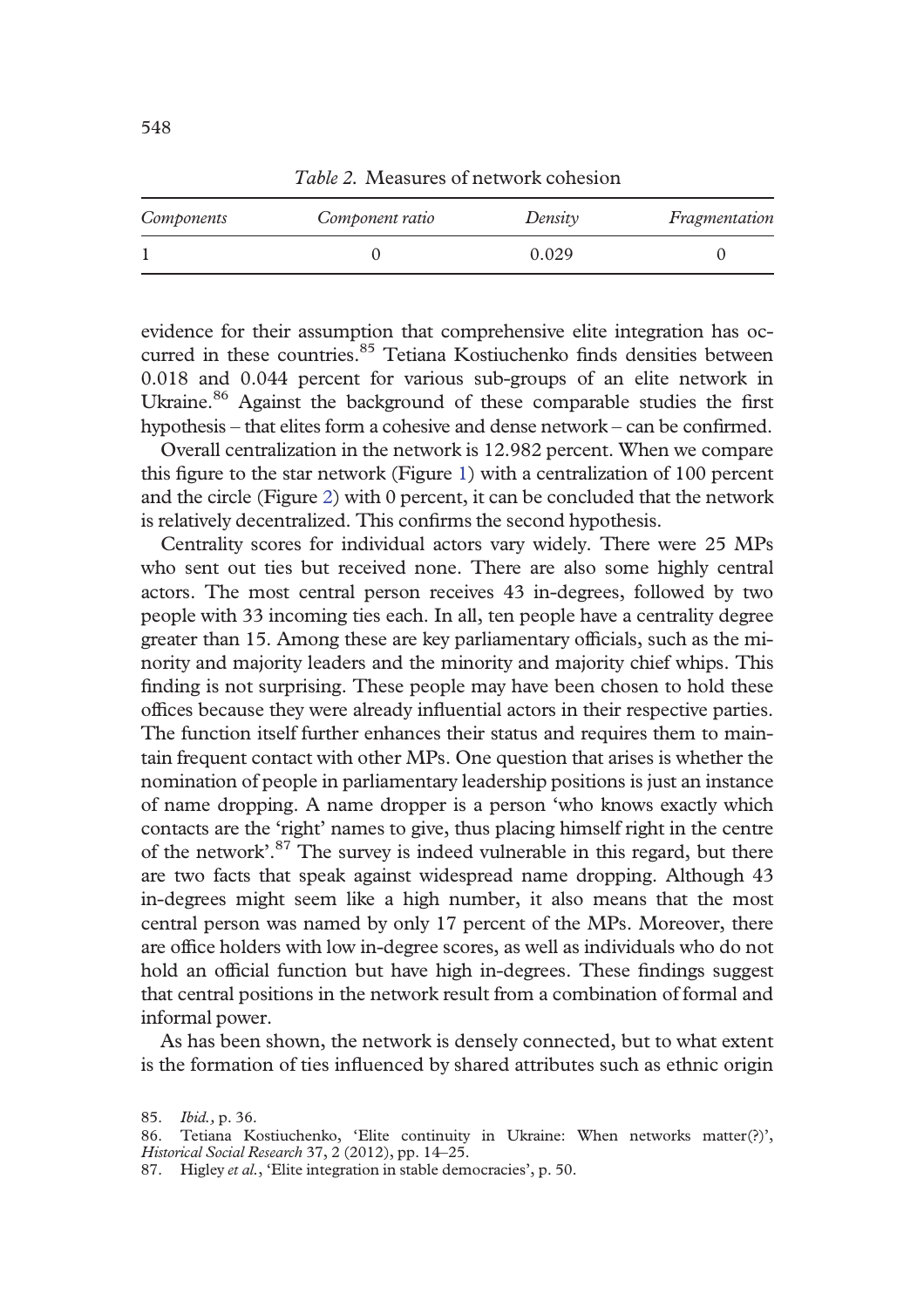*Table 3.* Party E-I Index

| Party      | E-I Index |
|------------|-----------|
| NDC        | $-0.114$  |
| <b>NPP</b> | 0.090     |

and party affiliation? With regard to party affiliation, there is no indication of a strong tendency towards homophily. Under a model of independence – meaning that the attribute 'party membership' has no influence on the existence of a relationship between two actors – the expected E-I Index for the full network is −0.006. The observed E-I Index is −0.023. Thus, connections among MPs who belong to the same party are slightly more frequent than expected under the model of independence, but the deviation is very low. The results for the individual parties are displayed in Table 3 below. These values are so close to zero that neither a strong homophilous nor a strong heterophilous tendency can be observed. Only nine MPs out of 271 (3.3 percent) have contacts exclusively within their own party.

Before presenting the results for ethnic homophily, a discussion of the measurement of ethnicity is required. Ethnicity is a contested concept, and many scholars in African Studies emphasize the situational and instrumental aspects of ethnicity. This fluidity makes categorization and measurement extremely difficult. At the same time, however, ethnicity continues to be discussed as a central feature of African politics. In the survey, MPs were asked to indicate to which ethnic group they belonged. What is actually being measured here is the MPs' self-perception. The sensitivity of the question is fully confirmed by the fact that there are a huge number of missing values here. The matter is further complicated by the fact that some people named broad groups like Akan, while others referred to subgroups included in the broader Akan group. Table 4 shows the ethnic distribution of MPs according to the categories used in the Population and Housing Census of the Statistical Service of Ghana.

Evidently, the legislature is fairly representative, but the N for many groups is very small. The article therefore refers to the concept of 'politically relevant groups'<sup>88</sup> and codes ethnic groups along the lines of the Ethnic Power Relations Dataset.<sup>89</sup> Thus, the Akan,<sup>90</sup> Ewe, and Ga were included

<sup>88.</sup> Julian Wucherpfennig, Nils B. Weidmann, Luc Girardin, Lars-Erik Cederman, and Andreas Wimmer, 'Politically relevant ethnic groups across space and time: Introducing the GeoEPR Dataset', *Conflict Management and Peace Science* 28 (2011), pp. 423–37.

<sup>89.</sup> Lars-Erik Cederman, Brian Min, and Andreas Wimmer, 'Why do ethnic groups rebel? New data and analysis', *World Politics* 62 (2010), pp. 87–119.

<sup>90.</sup> The dataset draws a further distinction between 'Asante' and 'other Akans'. Whether or not Akan-speaking people can be treated as a political entity is a controversial issue. For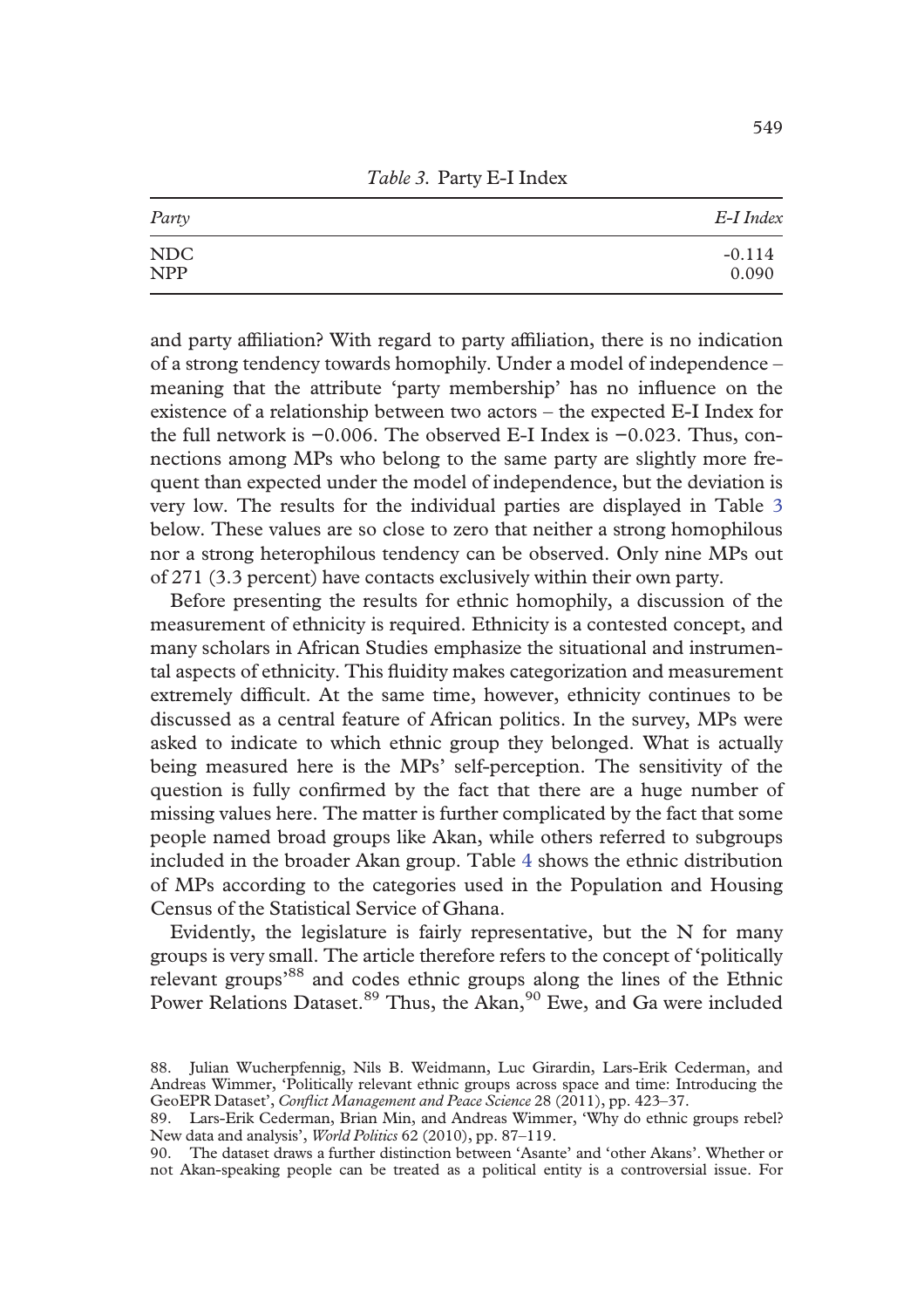| Group         | $%$ in the 2010 Census | % in the survey |      | <b>NPP</b> |  |
|---------------|------------------------|-----------------|------|------------|--|
| Akan          | 47.5                   | 57.6            | 38.5 | 81.0       |  |
| Ga-Dangme     | 7.4                    | 9.4             | 12.3 | 6.0        |  |
| Ewe           | 13.9                   | 10.7            | 17.2 | 3.0        |  |
| Guan          | 3.7                    | 4.0             | 6.6  | 1.0        |  |
| Gurma         | 5.7                    | 4.0             | 4.1  | 4.0        |  |
| Mole-Dagbani  | 16.6                   | 11.2            | 16.4 | 4.0        |  |
| Grusi         | 2.5                    | 2.2             | 3.3  | $\Omega$   |  |
| Other         | 2.5                    | 0.9             | 1.6  | 0.9        |  |
| $N$ (missing) |                        | 224 (18.5)      | 122  | 100        |  |

*Table 4.* Representation of ethnic groups

in the analysis as individual groups, whereas the Gurma, Grusi, and Mole-Dagbani were merged into the category 'Northerners'. The Guan group and the 'others' were more ambiguous and were therefore excluded. For the four ethnic groups, the expected E-I Index under the model of independence would be 0.169; the observed value is −0.124. The E-I Index is statistically significant. The deviation from the expected value is small, such that we still cannot speak of widespread homophily. There are, however, interesting differences between the groups (see Table 5). The Akan group reveals a somewhat homophilous tendency, whereas the other groups seem to form more heterophilous ties. Forty out of 216 MPs (18.51 percent) had contacts only within their own ethnic group.

Table 6 displays some network measures for the ethnic sub-networks in comparison to the full network. Among the sub-networks, the Akan group is the most cohesive: the network has fewer components than the other three sub-networks and shows a lower value of fragmentation. The component ratio, which describes the relationship between the components, indicates that the Ga, Ewe, and Northerner networks are composed of a greater number of smaller components or isolated nodes. Compared to the full network, however, all of the sub-networks are significantly less cohesive. This fits very well with the findings on the low presence of ethnic homophily in the overall network. Figure 4 visualizes the sub-networks. Party affiliation is shown as different node shades to demonstrate interaction effects between party membership and ethnicity. From the figure, it is evident that NPP and NDC MPs of Akan origin are closely related to one another; in contrast, the Ga and Ewe networks are not only dominated by the NDC but also show a quasi-exclusion

example, the NPP is sometimes portrayed as an Akan party. However, there are political conflicts within the group that involve not only the Asante but also other sub-groups including the Akyem and the Fanti. For this article, the decision to merge all Akan MPs into one group was mainly taken because the information on the subgroups was incomplete (because a large number of MPs indeed identified themselves as Akan).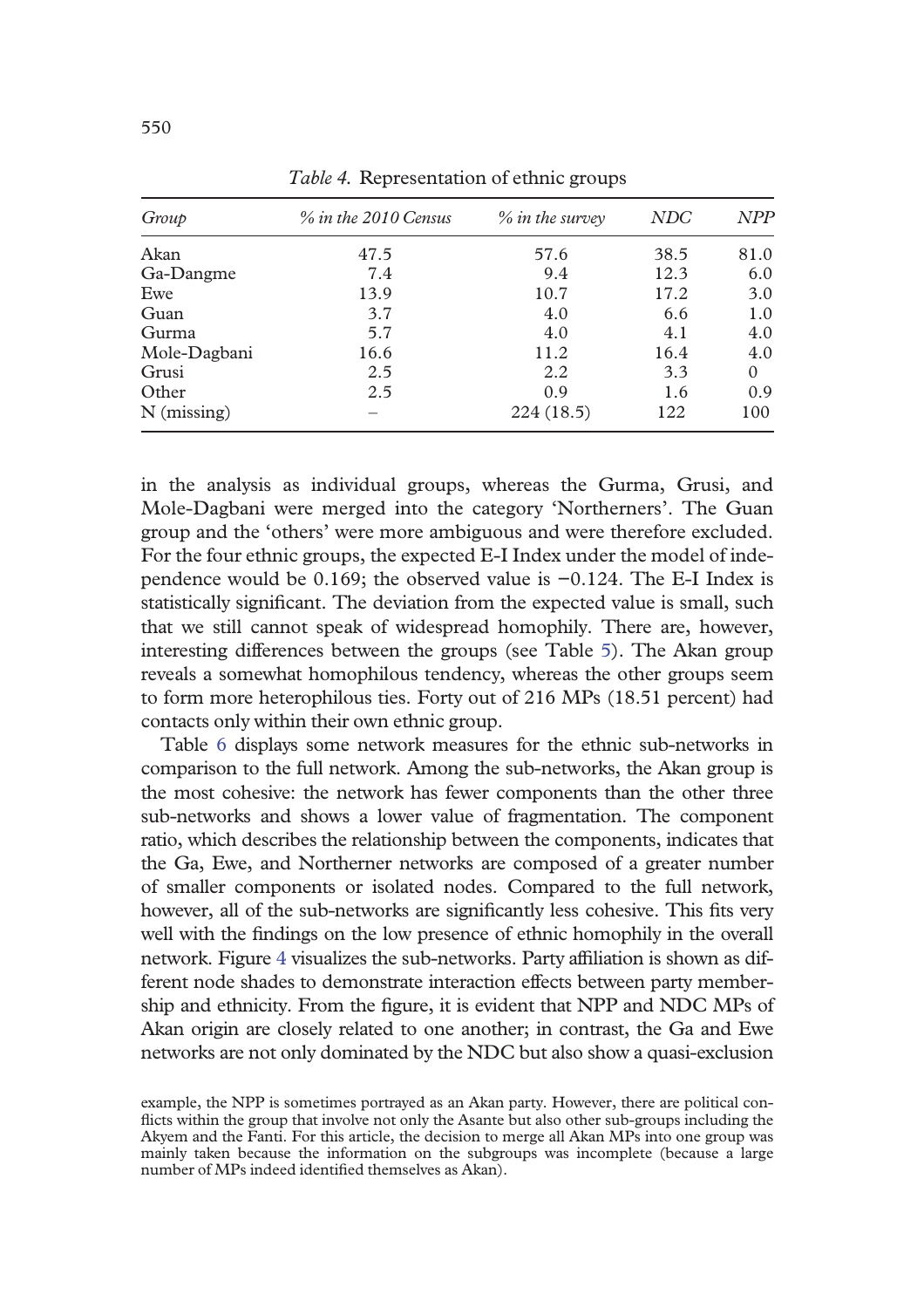| Group       | E-I Index |
|-------------|-----------|
| Akan        | $-0.451$  |
| Ga          | 0.543     |
| Ewe         | 0.371     |
| Northerners | 0.258     |

*Table 5.* Ethnic groups E-I Index

|                 | Akan  | Ga    | Ewe   | North. | Full network |
|-----------------|-------|-------|-------|--------|--------------|
| Components      |       | b     |       |        |              |
| Component ratio | 0.02  | 0.25  | 0.35  | 0.21   |              |
| Density         | 0.04  | 0.08  | 0.08  | 0.05   | 0.03         |
| Fragmentation   | 0.046 | 0.565 | 0.638 | 0.429  |              |
| <b>Nodes</b>    | 129   | 21    | 24    | 41     | 273          |

*Table 6.* Ethnic groups' sub-networks

*Table 7.* Inter-party trust

| Party             | Inter-party trust (mean) |  |  |
|-------------------|--------------------------|--|--|
| NDC<br><b>NPP</b> | 3.12<br>2.79             |  |  |
|                   |                          |  |  |

of NPP MPs from the interaction structure. For the Northerners, the picture is mixed. These findings confirm the third hypothesis.

Finally, it is important to ask whether the various parties trust one another? Overall, most MPs trusted the opposing party only to a certain extent. The mean value for NDC MPs on a five-point scale was 3.12; for NPP MPs, 2.79 (see Table 7). Thus, most values are clustered around the answer 'I trust the other parties somewhat'. This relatively moderate level of trust stands in contradiction to the frequent inter-party contacts of individual MPs. It must be noted, however, that the question treats parties as an entity. It is possible for a person to mistrust other parties as political institutions but still entertain friendships with individual members of these parties. Viewed in this way, the finding fits rather well into the overall picture of outwardly displayed party hostilities. Again, it is interesting to compare this to other studies. Based on a survey of German MPs, Best<sup>91</sup>

<sup>91.</sup> Heinrich Best, 'Associated rivals: Antagonism and cooperation in the German political elite', in Heinrich Best and John Higley (eds), *Democratic elitism: New theoretical and comparative perspectives* (Brill, Leiden and Boston, MA, 2010), pp. 97–116.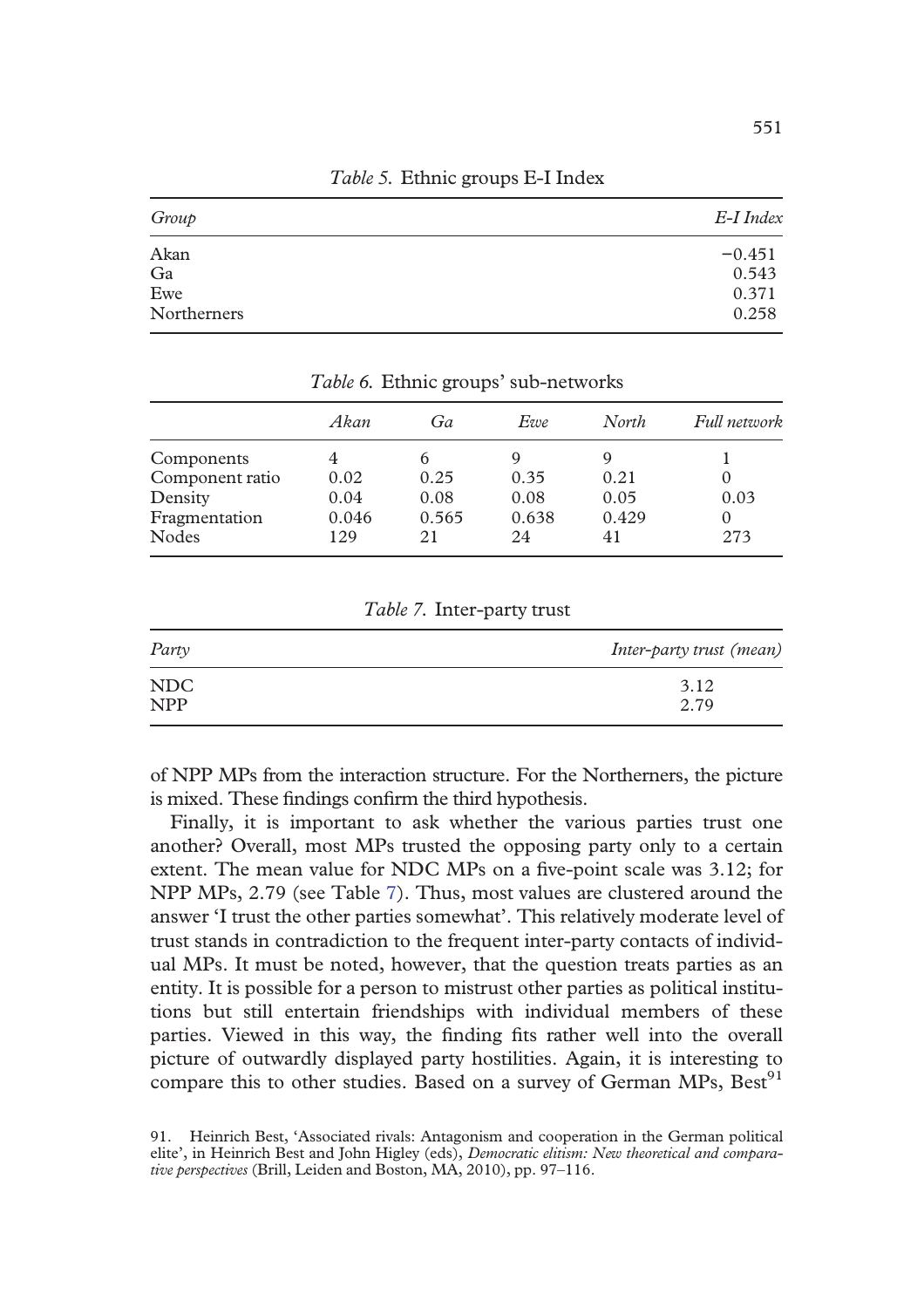reports that 65 percent of the respondents feel a degree of togetherness with MPs of other parties, while 35 percent state that they have nothing in common with them. Eighty percent of the latter group nevertheless had contacts with MPs from other parties. Obviously, such contradictory patterns are by no means limited to Ghana and deserve further research in future studies. Thus, the fourth hypothesis can be confirmed, albeit with some qualifications.

### *Conclusion*

This article has used new empirical material to corroborate the findings of scholars like Lindsay Whitfield, Alexander Frempong, and Johanna Svanikier, who have argued that Ghana's democratic success is deeply connected to a change in elite behaviour.<sup>92</sup> The observed parliamentary network comes close to what Higley and Burton describe as a *consensually united elite*. The network is densely connected, there are frequent contacts between all MPs, and information can flow easily. Once created, consensually united elites tend to be remarkably persistent.<sup>93</sup> While this is good news for the future of democracy in Ghana, it is equally important to highlight the conditions under which this elite consensus came into being. Two aspects are particularly important: the role of the two-party system in the process of elite settlement, and the interaction between ethnicity and party loyalties.

The Ghanaian experience fits well into the pattern described by the literature on elite settlements. Tensions between government and opposition were high, especially in the 1992 elections, and when the situation began to seriously threaten the stability of the country, the first steps toward an elite consensus were taken.<sup>94</sup> The process was completed by the opposition victory in 2000 and another peaceful transfer of power in 2008, but such an initial consensus is no guarantee of a consolidated democracy. The deepening of elite unity depends on the creation of institutions that allow the successful management of conflicts. $95$  Many authors have stressed the salience of the two main political traditions in the country: the Busia-Danquah tradition and the Nkrumah tradition.<sup>96</sup> These political poles were the source of bitter elite struggles between the 1960s and 1990s, but also laid the foundation for today's two-party system by structuring the political space into easily recognizable camps.

- 93. Higley and Burton, *Elite foundations of liberal democracy*, p. 12.
- 94. Frempong, 'Political conflict and elite consensus', p. 137.
- 95. Levine, 'Venezuela since 1958', p. 83.
- 96. Jonah, 'Political parties and the transition'; Nugent, 'Living in the past'.

<sup>92.</sup> Whitfield, "'Change for a Better Ghana"'; Frempong, 'Political conflict and elite consensus'; Svanikier, 'Political elite circulation'.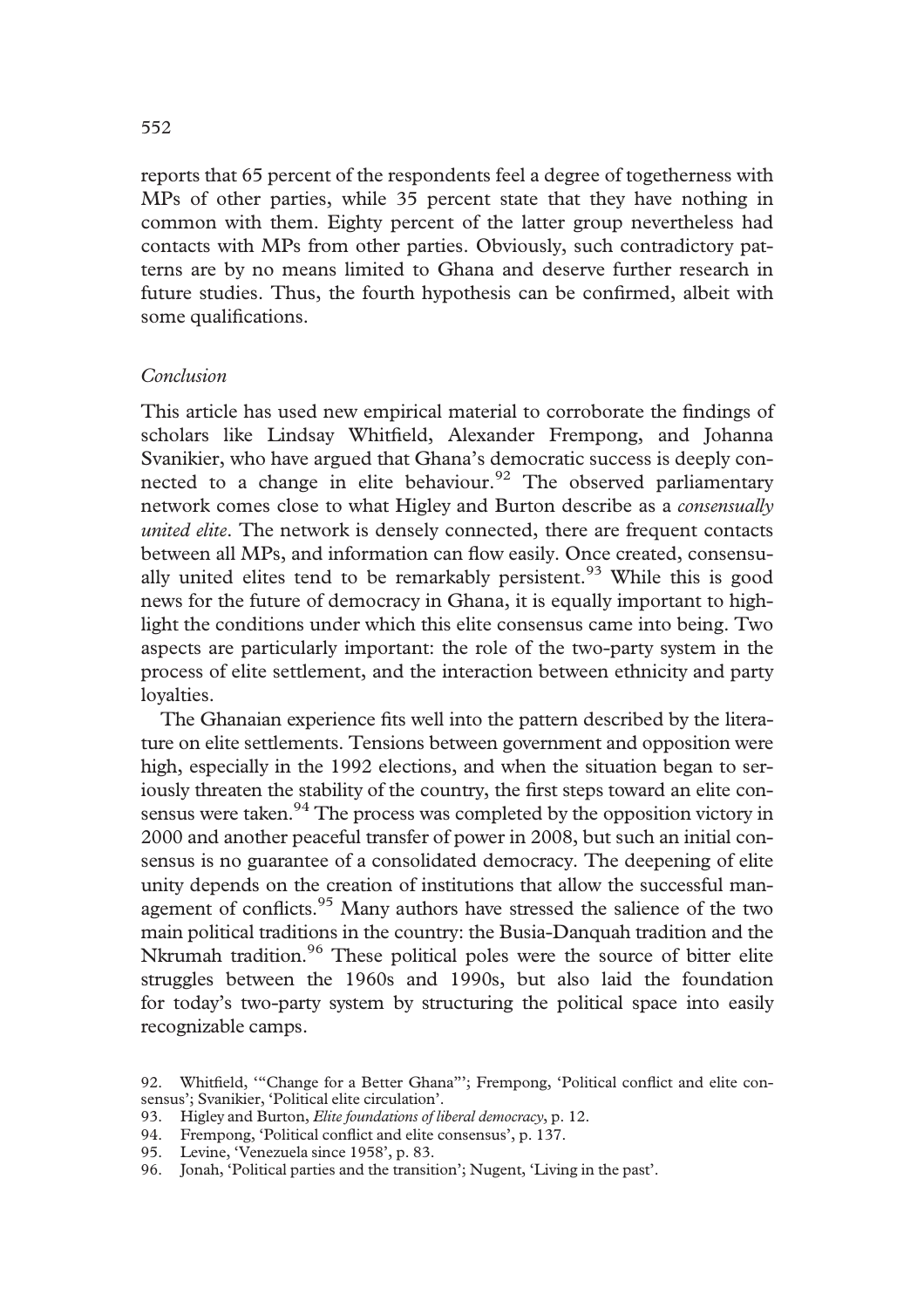Political parties in every new republic tended to form along the traditional cleavage, and with the weakening of the Nkrumahists in the 1990s, the NDC effectively took over the political space on the left of the NPP. The emerging two-party system had important consequences for elite politics. First, the small number of actors reduces collective action problems and makes cooperation more feasible.<sup>97</sup> Second, the existence of strong parties with high numbers of core voters lends legitimacy to the process of elite settlement. This confirms Levine's view that the successful implementation of elite agreements hinges on strong political parties.<sup>98</sup> The two-party system provides a regular and routine channel for political contestation. Both parties have huge followings, and therefore the costs associated with breaking up the consensus are high. Neither of the parties would be guaranteed to gain anything, but would instead face opposition from a large segment of Ghanaian society. Electoral competition is no longer perceived as a zero-sum-game – today, losers are not threatened with political demise but can hope to be more successful in the next election. In this way, trust and mutual security have been gradually established: 'What were once innovations in intergroup relations become, through continuous and routine use, conventional expectations of common treatment.'99

This elite consensus is further stabilized by an interaction effect between party loyalties and ethnic affiliation. The role of ethnicity in elections has been debated energetically among scholars of politics in Ghana. Kevin Fridy argues that many voters tend to see the NDC as an Ewe party and the NPP as an Akan party.<sup>100</sup> Nevertheless, none of the parties can win elections by appealing only to its core voters, and this provides a clear incentive for reaching out to all ethnic groups. At the elite level, the dynamics between party loyalties and ethnic identities are equally complex. The data presented in this article add important findings to the discussion. As Figure 4 shows, Akan elites tend to network more with each other, but this homophilous tendency is moderated by party membership. In other words, an ethnically based feeling of solidarity bridges political cleavages and, as a result, reduces the potential for violent conflicts between the parties. For some of the smaller groups, however, it is the other way round. Ga and Ewe tend to interact only with those fellow ethnics who are in the same party – in their case, party loyalties override ethnic solidarity. The crisscrossing of party affiliation and ethnic identity at the elite level serves as a major stabilizing factor for Ghana's democracy. The fact that group solidarities of

99. *Ibid.*, p. 103.

<sup>97.</sup> Mancur Olson, *The logic of collective action* (Harvard University Press, Cambridge, MA, 2009 [1965]).

<sup>98.</sup> Levine, 'Venezuela since 1958: The consolidation of democratic politics', p. 102.

<sup>100.</sup> Fridy, 'The elephant, umbrella, and quarrelling cocks'.